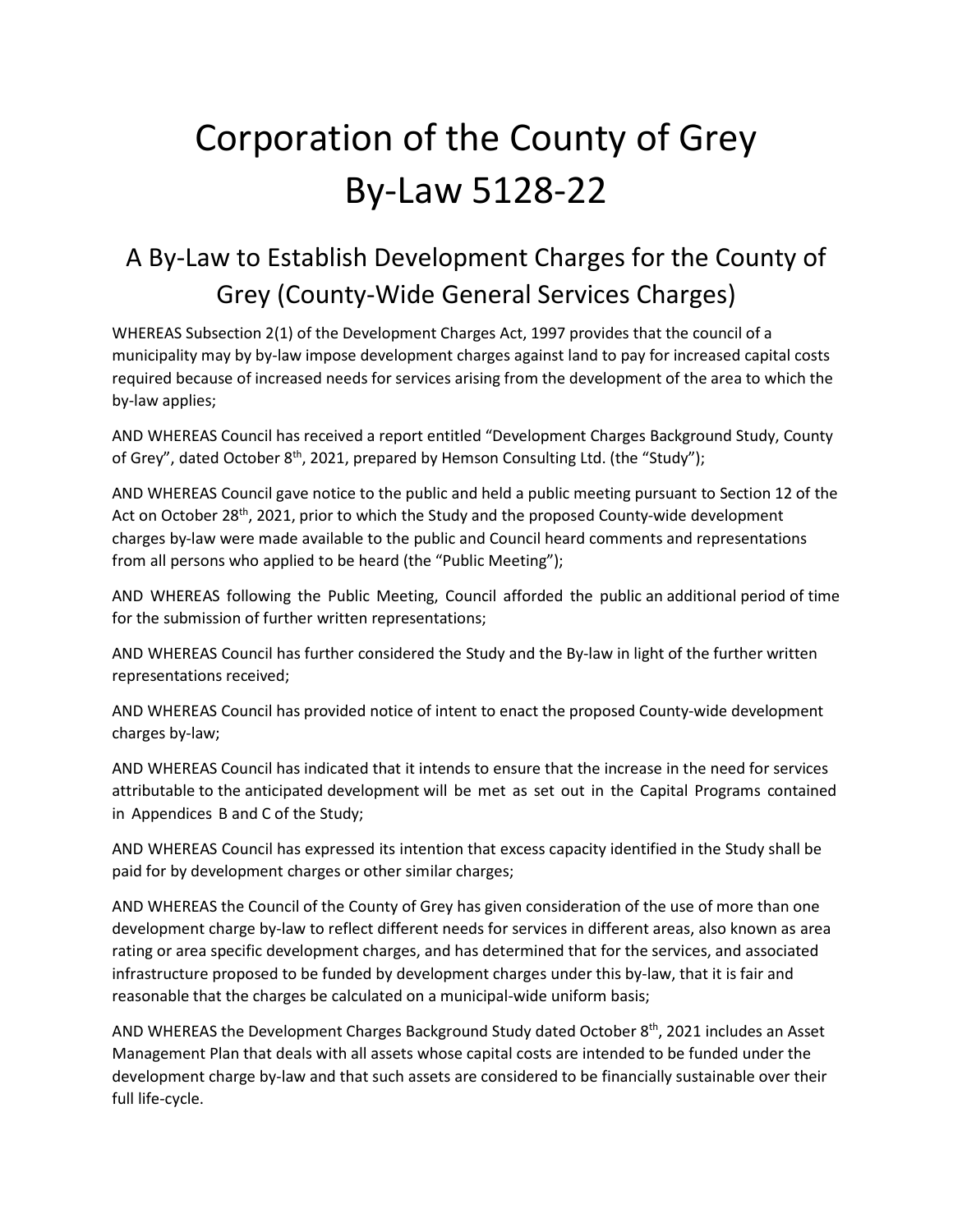AND WHEREAS Council will give consideration to incorporate the asset management plan outlined in the Development Charges Background Study within the County's ongoing practices and corporate asset management strategy.

AND WHEREAS Council hereby adopts the Study;

AND WHEREAS Council has determined that no further public meetings are required under Section 12 of the Act;

NOW THEREFORE THE COUNCIL OF THE CORPORATION OF THE COUNTY OF GREY ENACTS AS FOLLOWS:

#### **Definitions**

 $1.0$ In this By-law, "Act" and "Development Charges Act, 1997" means the Development *Charges Act, 1997*, S.O. 1997, c.27;

> "agricultural use" means lands, buildings, or structures, excluding any portion thereof used as a dwelling unit, used, designed or intended to be used for the purpose of a bona fide farming operation including, but not limited to, animal husbandry, bee keeping, dairying, fallow, field crops, fish farming, forestry, fruit farming, horticulture, livestock, market gardening, pasturage, poultry keeping, the growing, raising, packing, treating, storing, and sale of produce produced on the premises, and other activities customarily carried on in the field of agriculture;

"air-supported structure" means an air supported structure as defined in the *Building Code Act*;

"apartment" means any dwelling unit within a building containing more than three dwelling units where the units are connected by an interior corridor;

"board" means a board of education, public school board, secondary school board, Catholic school board, Protestant school board, or a board as defined in Subsection 1(1) of the *Education Act*, R.S.O. 1990, c.E.2, as amended;

"building or structure" means a structure occupying an area greater than ten square metres consisting of a wall, roof, and floor or any of them or a structural system serving the function thereof including an air- supported structure, excluding a farm building;

"*Building Code Act*" means the *Building Code Act*, S.O. 1992, c.23, as amended, and all Regulations thereto including the Ontario Building Code, 1997, as amended;

"Capital cost" means costs incurred or proposed to be incurred by the municipality or a local board thereof directly or by others on behalf of, and as authorized by, the municipality or local board,

- to acquire land or an interest in land, including a leasehold interest; a)
- b) to improve land;
- c) to acquire, lease, construct or improve buildings and structures;
- to acquire, lease, construct or improve facilities including,d)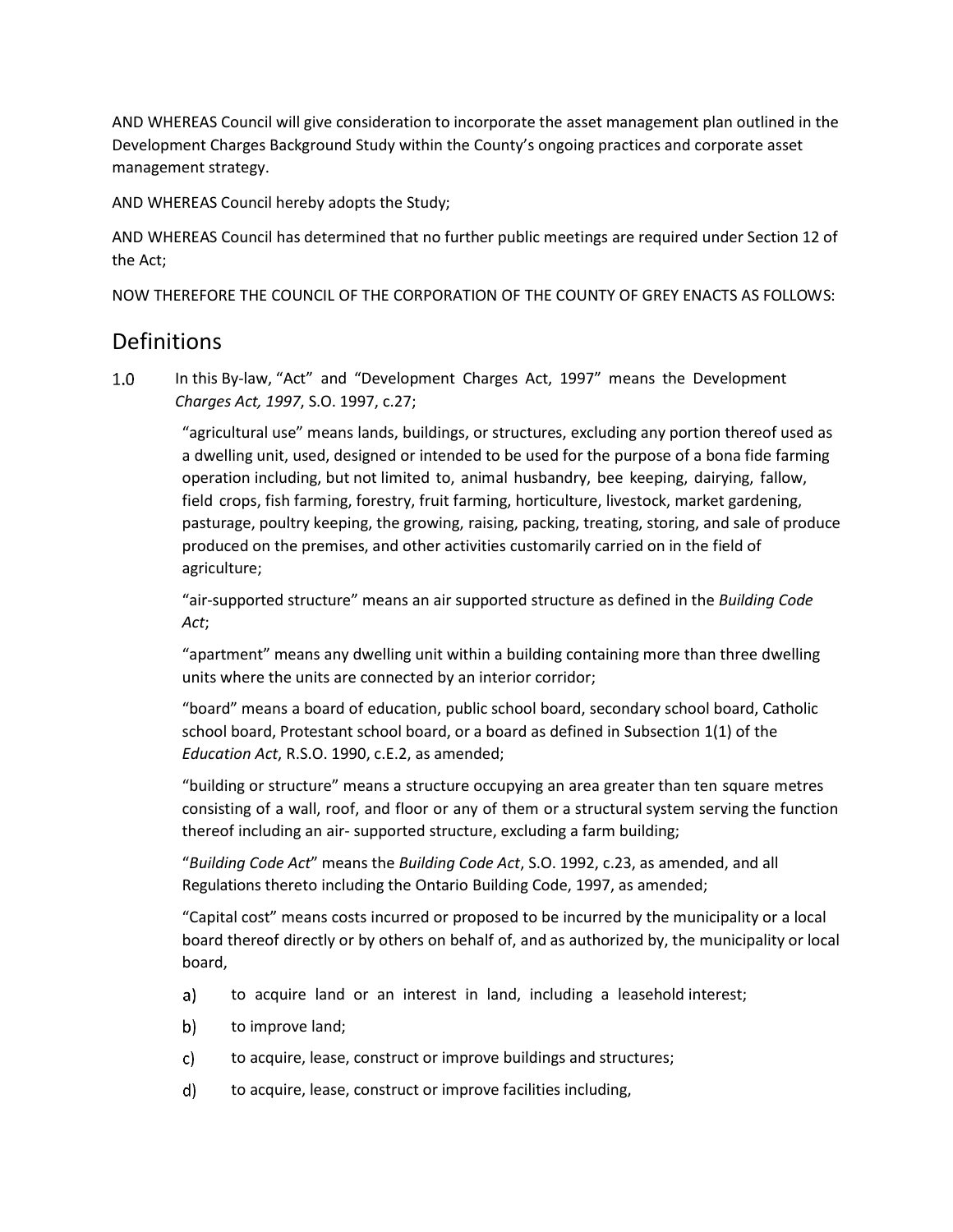- $i)$ rolling stock with an estimated useful life of seven years or more,
- $\mathsf{ii}$ furniture and equipment, other than computer equipment, and
- iii) materials acquired for circulation, reference or information purposes by a library board as defined in the Public Libraries Act, 1984, R.S.O. 1990, P.44, and
- to undertake studies in connection with any of the matters referred to in clauses a) to e) (d);
- $f$ to complete the development charge background study under Section 10 of the Act;
- g) as interest on money borrowed to pay for costs in a) to d);

required for provision of services designated in this by-law within or outside the municipality.

"CIP-incentivized development" means a development that meets the conditions set out in subsection 18.3;

"commercial building" means any building that is used for a purpose of non-residential use and that is not an industrial building or an institutional building;

"commercial resort unit" means one room or a group of rooms in a building used or designed or intended to be used by one or more persons, as a single commercial accommodation unit within a commercial resort unit complex

- in which food preparation and sanitary facilities are provided for the exclusive a) use of such person or persons;
- b) which has a private entrance from a common hallway or entrance either inside or outside the building;
- $\mathsf{c}$ which is part of a rental or lease management program which consists of a minimum of ten such units in one building or group of buildings;
- which is not used or designated as a principal residence; and d)
- which has been established to provide accommodation for gain or profit; but  $e)$ does not mean or include a hotel unit, a motel unit, an inn unit, a lodge unit, a dormitory unit, or a hostel unit. For the purposes of this by-law commercial resort units are residential use.

"commercial resort unit with separate designated lock off unit" means a commercial resort unit having a single adjacent room or suite with a shared door in the common wall between the main part of the unit and the adjacent room or suite, with a private entrance from the common hallway or entrance either inside or outside the building for each of the main part of the unit and the adjacent room or suite, with each of the main part of the unit and the adjacent room or suite designated as separate condominium units in accordance with a declaration and description, and where the gross floor area of the adjacent room or suite does not exceed 46.5 square metres. For the purposes of this by-law commercial resort units with separate designated lock off unit are residential use;

"Council" means the Council of the Corporation of the County of Grey;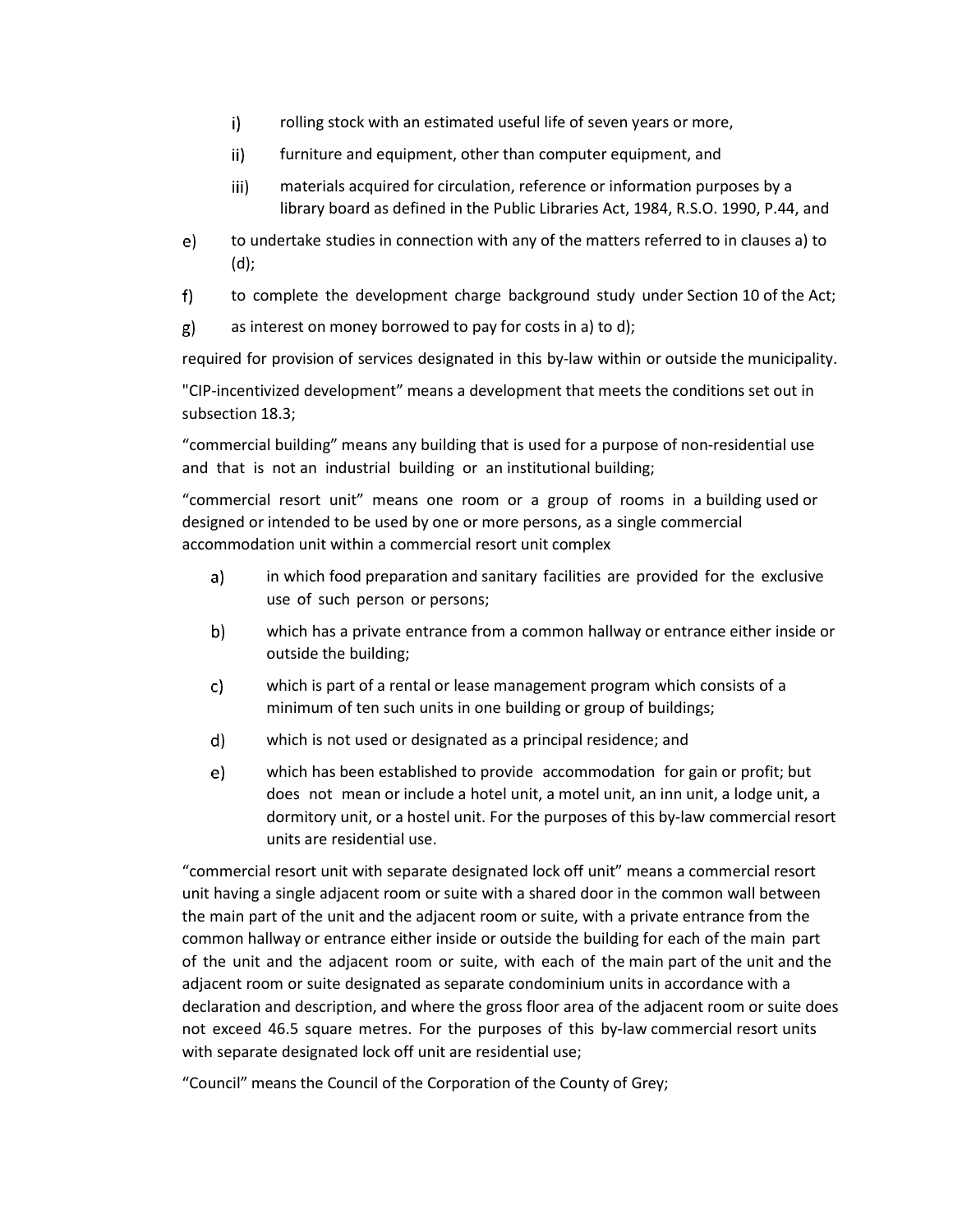"County" means the Corporation of the County of Grey;

"Deferral and Conditional Exemption Agreement" means an agreement in respect of a development made under section 27 of the Act that meets the conditions set out in subsection 24.3, in addition to any other requirements established by the County for such agreements;

"development" means any use or proposed use in respect of land that requires one or more of the actions referred to in Section 7 of this By- law, including the construction, erection or placing of one or more buildings or structures on land or the making of an addition or alteration to a building or structure that has the effect of increasing the size or usability thereof, and includes redevelopment;

"development charge" means a charge imposed pursuant to this By-law;

"dwelling unit" means a room or suite of rooms used, or designed or intended for use by, one person or persons living together, in which culinary and sanitary facilities are provided for the exclusive use of such person or persons, or a commercial resort unit with or without separate designated lock off unit;

"farm building" means a building or structure actually used as part of or in connection with a bona fide farming operation and includes barns, silos, and other buildings or structures ancillary to a bona fide farming operation, but excluding a residential use. For greater clarity, a farm building does not include a commercial building, institutional building, or industrial building on a farm that is secondary to a bona fide farm operation;

"floor" includes a paved, concrete, wooden, gravel, or dirt floor;

"grade" means the average level of proposed or finished ground adjoining a building or structure at all exterior walls;

"gross floor area" means the sum total of the total areas of all floors in a building or structure, whether at, above, or below grade, measured between the exterior faces of the exterior walls of the building or structure or from the centre line of a common wall separating two uses, or from the outside edge of a floor where the outside edge of the floor does not meet an exterior or common wall, and:

- a) includes the floor area of a mezzanine and air-supported structure and the space occupied by interior walls partitions;
- b) excludes any parts of the building or structure used for the parking and loading of vehicles;
- excludes the floor area of a hallway directly adjacent to a Commercial Resort Unit; and c)
- where a building or structure does not have any walls (except as expressly provided d) in paragraph a) above), there is deemed to be no gross floor area;

"hotel unit" means one or more habitable rooms used, designed or intended to be used as a sleeping accommodation unit by one or more persons, and may be used by the travelling or vacationing public or for recreational purposes, but not containing its own culinary facilities;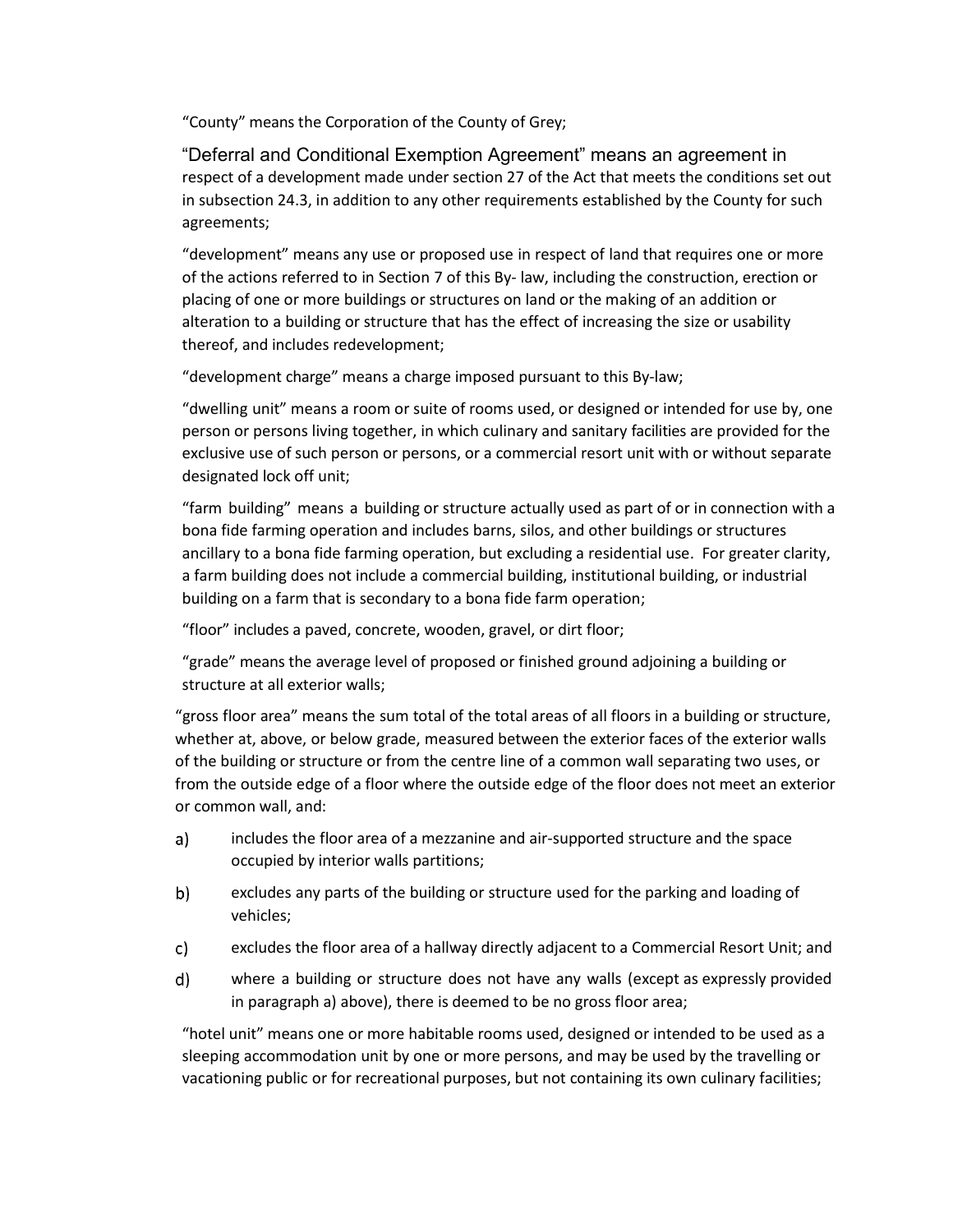"industrial building" means a building used for or in connection with,

- a) manufacturing, producing, processing, storing or distributing something;
- b) research or development in connection with manufacturing, producing or processing something;
- c) retail sales by a manufacturer, producer or processor of something they manufactured, produced or processed, if the retail sales are at the site where the manufacturing, production, or processing takes place;
- d) office or administrative purposes, if they are,
	- i) carried out with respect to manufacturing, producing, processing, storage or distributing of something, and
	- ii) in or attached to the building or structure used for that manufacturing, producing, processing, storage or distribution.

"institutional building" means a building or structure or portions thereof used or designed or intended to be used for a purpose which is classified as a Group B pursuant to the *Building Code Act*;

"institutional church use" means land, buildings or structures used, designed, or intended to be used for a place of worship or for the purpose of a cemetery or burial ground and exempt from taxation under the *Assessment Act*, R.S.O. 1990, c.A.31, as amended;

"land lease development" means a land lease community as defined in the Residential Tenancies Act, 2006, S.O. 2006, c. 17;

"life lease development" means a life lease development as defined in Ontario Regulation 88/04, as amended, made under the Land Transfer Tax Act, R.S.O. 1990, c. L.6, as amended, but does not include any such life lease development owned by an entity identified in clause 1 of section 2 of that Regulation;

"local board" means municipal service board, municipal business corporation, transportation commission, public library board, board of health, police services board, planning board, or any other board, commission, committee, body or local authority established or exercising any power under any general or special act with respect to the affairs or purposes of the County, but excluding a board, a conservation authority, and any municipal business corporation not deemed to be a local board under *O. Reg. 168/03* made under the *Municipal Act, 2001*, S. O. 2001, c.25, and any corporation created under the *Electricity Act, 1998*, S. O. 1998, c. 15, Schedule A;

"lower-tier municipality" means, in respect of a development, the corporation of the constituent lower-tier municipality of the County of Grey within which the land comprising the development is situated, and where such land is situated in more than one such lower-tier municipality, it means the corporations of all such lower-tier municipalities jointly;

"mezzanine" means a mezzanine as defined in the *Building Code Act*;

"mixed-use development" means a development with a portion consisting of development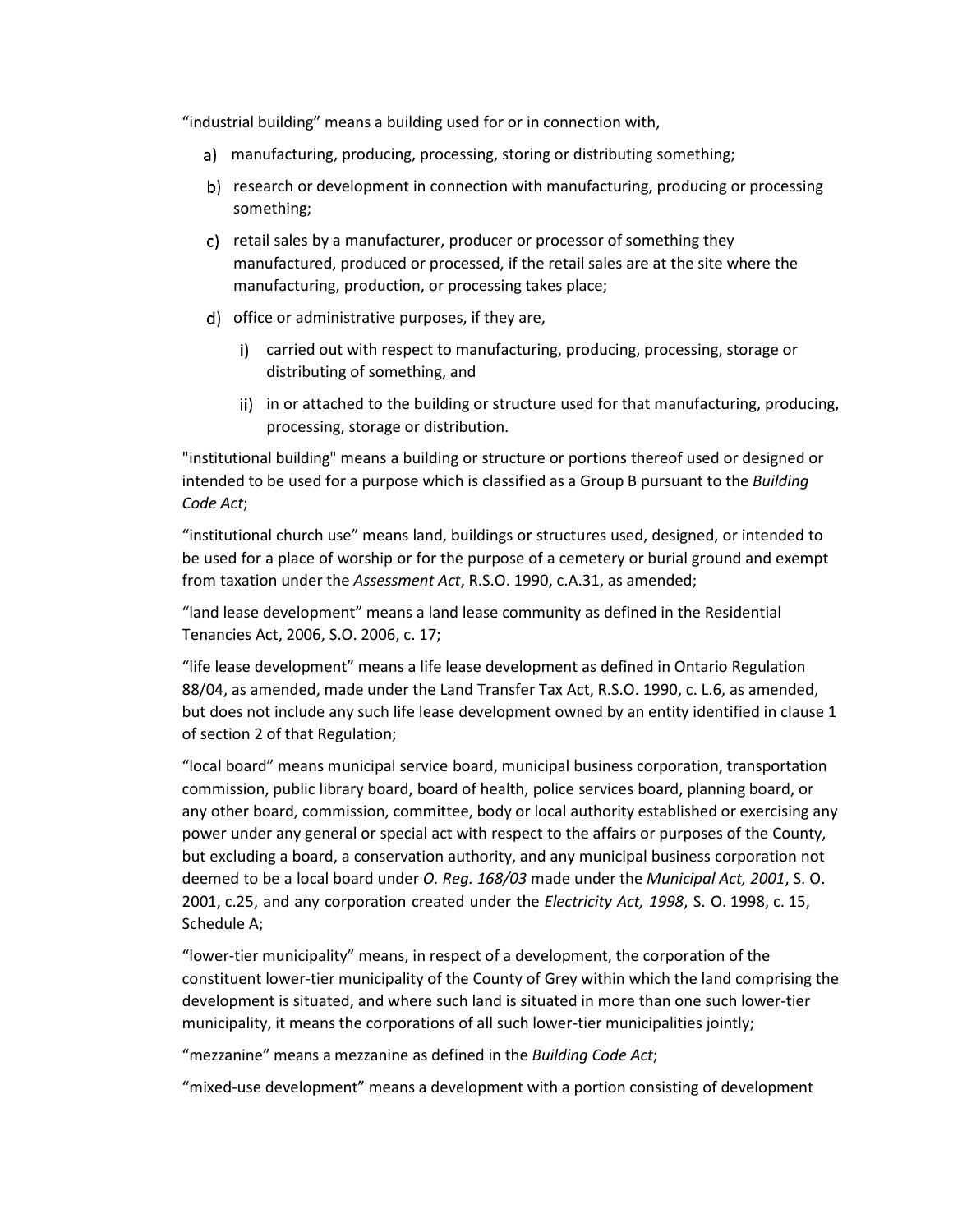which is a residential use and the remaining portion consisting of a development which is not a residential use;

"motel unit" means one or more habitable rooms used, designed or intended to be used as a sleeping accommodation unit by one or more persons, and may be used by the travelling or vacationing public or for recreational purposes, but not containing its own culinary facilities;

"non-residential use" means land, buildings or structures or portions thereof used, designed or intended to be used for a purpose other than for residential use;

"not-for-profit developer" means:

- a) any person pursuing development who is a person described in subsection  $11.1(3)$  of Ontario Regulation 82/98, as may be amended from time to time, made under the Act;
- b) any corporation listed in Schedule 6 to Ontario Regulation 367/11 made under the Housing Services Act, 2011, S.O. 2011, c. 6, Sched. 1, as may be amended from time to time;
- any corporation established under section 13 of the Housing Development Act, R.S.O. c) 1990, c. H.18, as amended;
- d) the Grey County and Owen Sound Housing Corporation;
- e) The Blue Mountains Attainable Housing Corporation;
- $f$ ) Owen Sound Housing Company Limited;
- g) Habitat for Humanity Grey Bruce;
- h) Community Living Owen Sound and District; and
- any Ontario Branch of the Royal Canadian Legion; i).

"not-for-profit housing development" means any development pursued by a not-for-profit developer;

"owner" means the owner of land or any person authorized by such owner to make one or more applications described in Section 7 of this By-law for the development of such land;

"other multiple residential buildings" mean residential buildings not including single detached dwellings, semi-detached dwellings, row dwellings or apartments;

"protracted" means in relation to a temporary building or structure the persistence of its construction, erection, placement on land, alteration or of an addition to it for a continuous period exceeding eight months;

"Public Works" includes, but is not limited to, lands, buildings, structures, equipment and vehicle fleet;

"purpose-built rental housing" means a development that meets the conditions set out in subsection 18.4;

"redevelopment" means the construction, erection or placing of one or more buildings or structures on land where all or part of a building or structure has previously been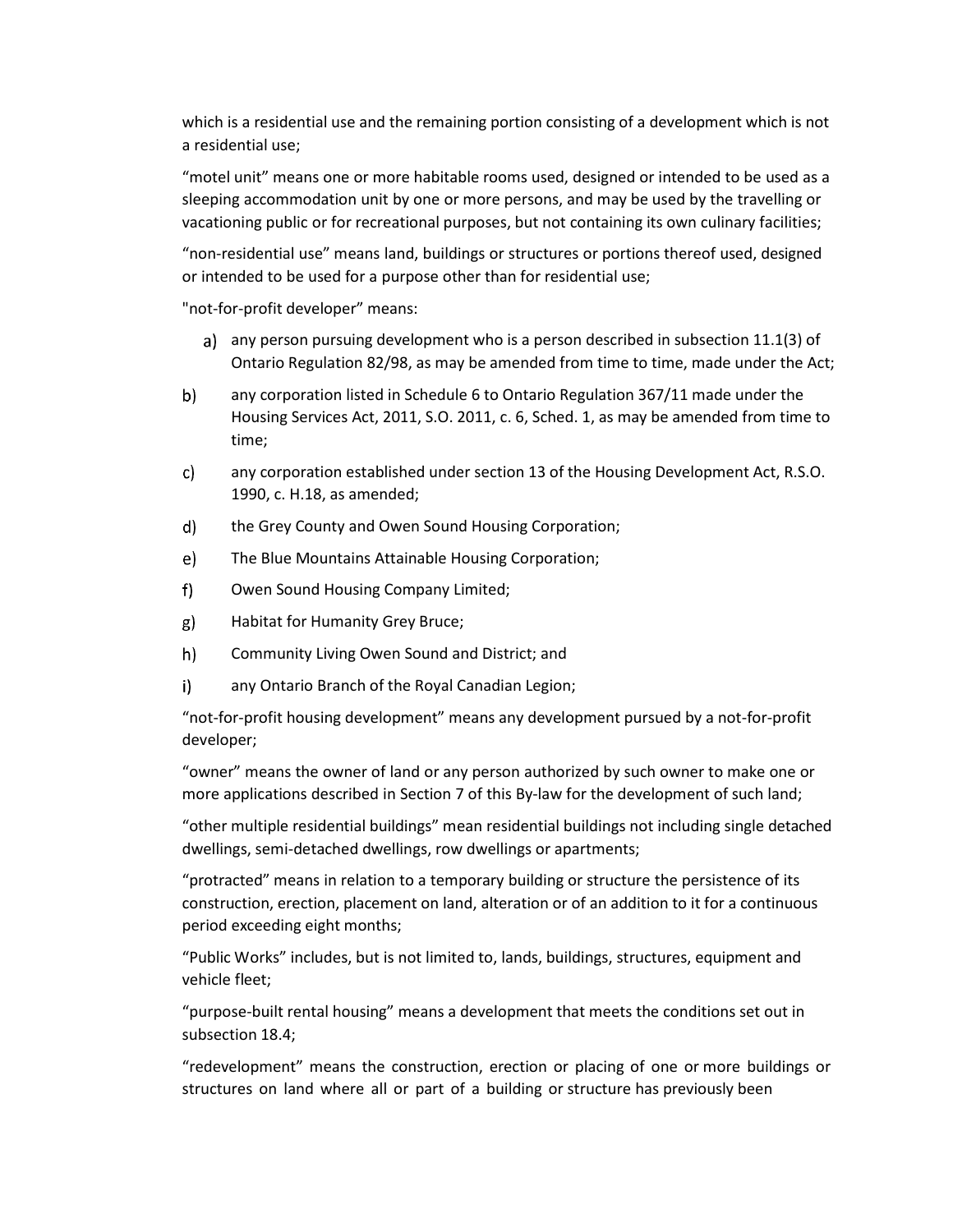demolished on such land, changing the use of a building or structure from residential to nonresidential or from non-residential to residential or changing a building or structure from one type of residential development to another or from one type of non- residential development to another;

"residential use" means lands, buildings or structures or portions thereof used, or designed or intended for use as a home or residence of one or more individuals, and shall include a single detached dwelling, a semi- detached dwelling, row dwelling, a multiple dwelling, an apartment dwelling, the residential portion of a mixed-use building or structure and, for the purposes of this by-law:

- commercial resort units; and
- b) commercial resort units with separate designated lock off unit;

"Roads & Related Works" include, but are not limited to, land, bridges, culverts, structures, drainage ditches, highways, roadways, sidewalks, signal lights, storm sewers and street lights;

"semi-detached dwellings or row dwellings" mean residential buildings, each of which contains a single dwelling unit, that have one or two vertical walls, but no other parts, attached to other buildings;

"services" means services designated in this By-law and listed in Schedule A to this By-law or in agreement under Section 44 of the Act, or both;

"single detached dwellings" mean residential buildings, each of which contain a single dwelling unit, that are not attached to other buildings;

"temporary building or structure" means a building or structure constructed or erected or placed on land for a continuous period not exceeding eight months, or an addition or alteration to a building or structure that has the effect of increasing the gross floor area thereof for a continuous period not exceeding eight months;

#### Rules

- $2.0$ For the purpose of complying with Section 6 of the Act:
	- a) the area to which this By-law applies shall be the area described in Section 3 of this By-law;
	- b) the rules developed under paragraph 9 of Subsection 5.1 of the Act for determining if a development charge is payable in any particular case and for determining the amount of the charge shall be as set forth in Sections 4 through 16, inclusive, and Section 27 of this By- law;
	- c) the exemptions, partial exemptions and credits provided for by such rules shall be the exemptions, partial exemptions and credits set forth in Sections 17 through 23, inclusive, of this By-law, the indexing of charges shall be in accordance with Section 14 of this By-law, and there shall be no phasing in of development charges as provided in Subsection 15.1 of this By-law except as provided in Subsection 15.2; and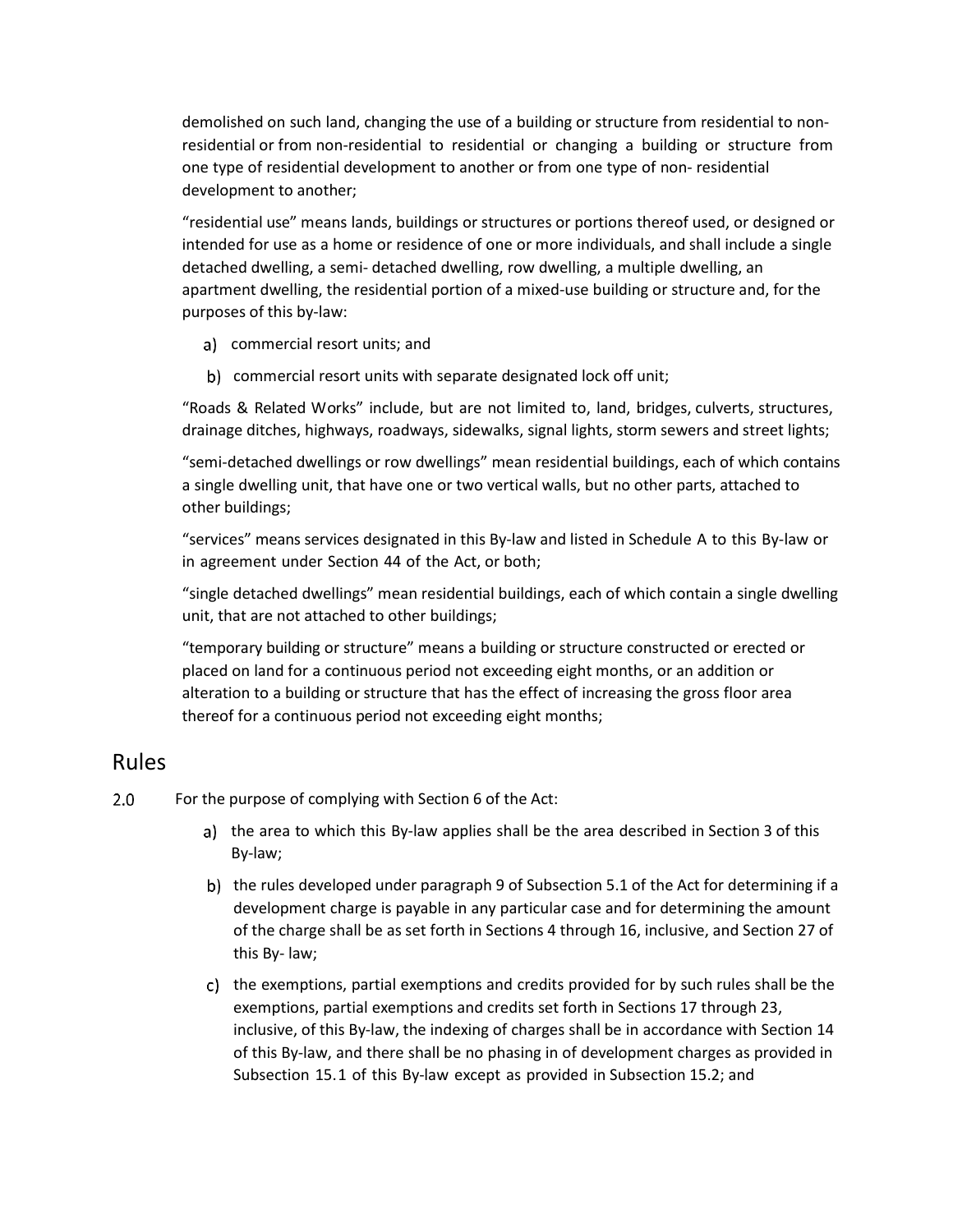d) the redevelopment of land shall be in accordance with the rules set forth in Section 20 of this By-law.

### Lands Affected

 $3.0$ This By-law applies to all lands in the geographic area of the County, whether or not the land is exempt from taxation under the *Assessment Act*, R.S.O. 1990, c.A.31, as amended.

### Designation of Services

- 4.0 It is hereby declared by Council that all development within the area to which this By-law applies will increase the need for services.
- $5.0$ The development charge applicable to a development as determined under this By-law shall apply without regard to the services required or used by an individual development.
- $6.0$ Development charges shall be imposed for the following categories of services (but excluding ineligible services as set forth in Section 2 (4) of the Act) to pay for the increased capital costs required because of increased needs for services arising from development:
	- Land Ambulance  $a)$
	- b) Social Housing
	- c) Children's Services
	- d) Provincial Offences
	- e) Parks Services – Trails
	- $f$ Public Health Unit
	- Long-Term Care  $g)$
	- h) Development-Related Studies

### Approvals for Development

- $7.0$ Development charges shall be imposed against all lands, buildings or structures within the area to which this By-law applies if the development of such lands, buildings or structures requires any of the following approvals:
	- a) the passing of a zoning by-law or of an amendment to a zoning by-law under Section 34 of the Planning Act or successor legislation;
	- b) the approval of a minor variance under Section 45 of the Planning Act or successor legislation;
	- c) a conveyance of land to which a by-law passed under Subsection 50(7) of the Planning Act or successor legislation applies;
	- d) the approval of a plan of subdivision under Section 51 of the Planning Act or successor legislation;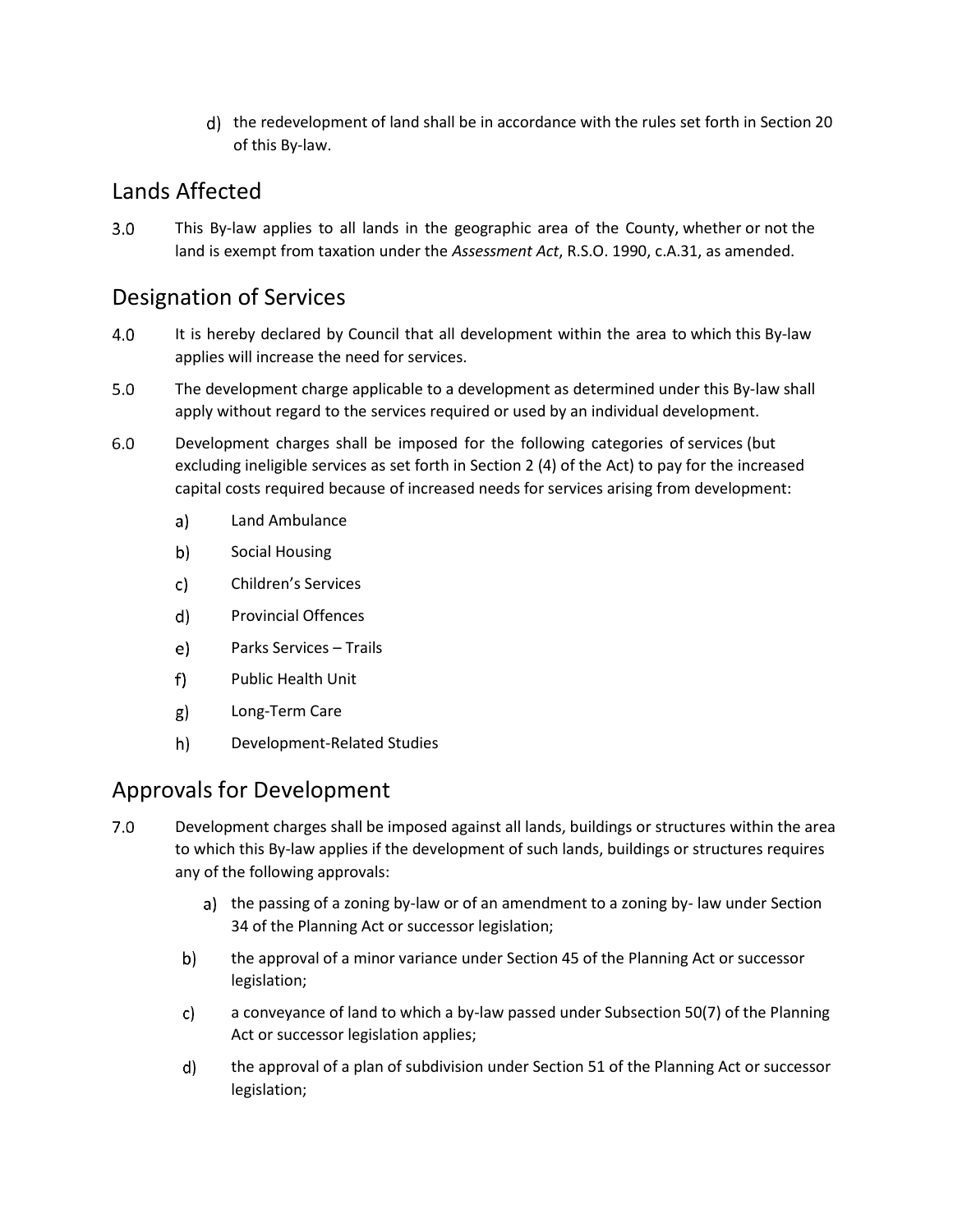- e) a consent under Section 53 of the Planning Act or successor legislation;
- $f$ ) the approval of a description under the Condominium Act or successor legislation; or
- $g$ ) the issuing of a permit under the Building Code Act or successor legislation in relation to a building or structure,

unless such development is exempted by the Act, as amended from time to time, or by Section 17.

- 8.0 No more than one development charge for each service designated in Section 6 shall be imposed upon any lands, buildings or structures to which this By-law applies even though two or more of the actions described in Section 7 are required before the lands, buildings or structures can be developed.
- $9.0$ Notwithstanding Section 8 and Section 13, if two or more of the actions described in Section 7 occur at different times, additional development charges shall be imposed in respect of any increased or additional development permitted by that action.
- 10.0 If a development does not require a building permit but does require one or more of the approvals described in Section 7, then the development charge shall nonetheless be payable in respect of any increased or additional development permitted by such approval and shall be paid prior to the granting of the approval required under Section 7.
- 11.0 Nothing in this By-law prevents Council from requiring, as a condition of an agreement under Section 51 or Section 53 of the *Planning Act*, that the owner, at his or her own expense, install such local services related to a plan of subdivision or within the area to which the plan relates, as Council may require in accordance with the local service policies of the County in effect at the time, or that the owner pay for local connections to storm drainage facilities installed at the owner's expense, or administrative, processing, or inspection fees.
- This number is intentionally blank.  $12.0$

### Basis for Calculation of Development Charges

- 13.1 Subject to the provisions of this By-law, development charges in the County shall be imposed, calculated and collected in accordance with the base rates designated for the use of the development set out in Schedule B and C1 to C5, which relate to the services set out in Schedule A.
- 13.2 The development charge with respect to the development of any land, buildings or structures shall be calculated as follows:
	- $a)$ in the case of residential use development, or the residential portion of a mixed-use development, the sum of the product of the number and type of dwelling units multiplied by the corresponding total amount for each dwelling unit, as set out in Schedule B;
	- in addition to the development charge determined under Subsection 13.2 a), in the b) case of commercial resort development, or the commercial resort portion of a mixed-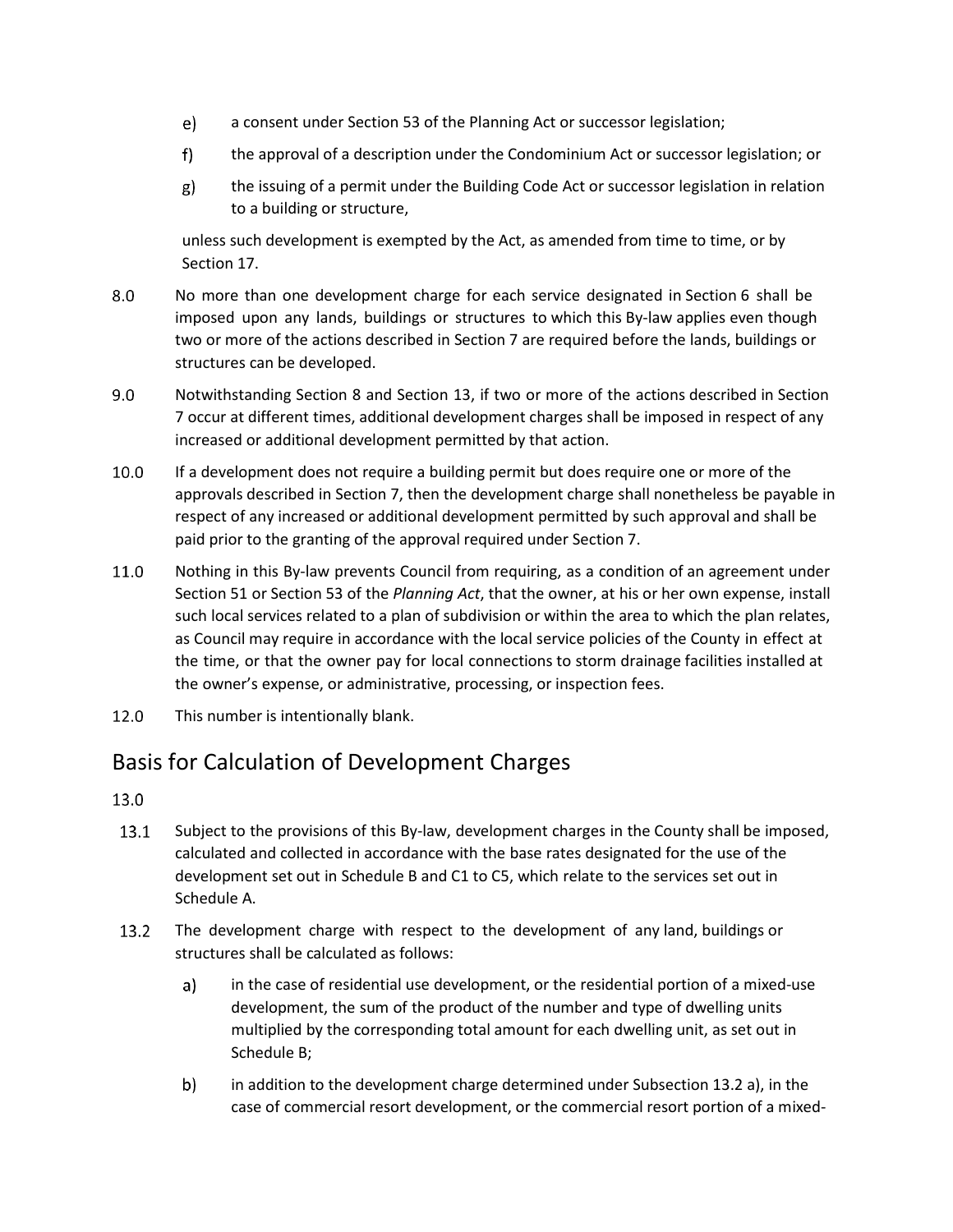use development, based upon the gross floor area of the non-residential portion of the development, in which the development occurs multiplied by the corresponding amount as set out in this by-law as applicable;

c) in the case of non-residential development, or the non- residential portion of a mixed-use development, based upon the gross floor area of such development, and the type of development multiplied by the corresponding amount as set out in in this bylaw as applicable.

### Indexing of Development Charges

14.0 The development charges set out in Schedule B and Schedules C1 to C5 as applicable hereto shall be adjusted without amendment to this By-law annually on January  $1^{st}$  in each year, commencing on January  $1<sup>st</sup>$ , 2023, in accordance with the Statistics Canada Non-residential Building Construction Price Index for Toronto based on the preceding twelve month period ending September 30th.

### Phasing, Timing of Calculation and Payment

#### 15.0

- 15.1 The residential development charges imposed on residential development pursuant to this Bylaw are not being phased-in and are set out in Schedule B of this By-law. The residential development charges are payable in full, subject to the exemptions and credits herein, from the date this By-law comes into force.
- $15.2$ The non-residential charges set out in this By-law are being phased-in as set out in Schedule C-1 to C-5 of this By-law. The development charge shall be that charge in force at the time that all the requirements for a building permit have been satisfied and the building permit is ready to be issued.

### Payment by Money or the Provision of Services

- $16.1$ Payment of development charges shall be by cash or by cheque.
- $16.2$ In the alternative to payment by the means provided in Subsection 16.1, the County may, by an agreement entered into with the owner under Section 38 of the Act, accept the provision of services in full or partial satisfaction of the development charge otherwise payable provided that:
	- a) if the County and the owner cannot agree as to the reasonable cost of the work performed, the reasonable cost of the work shall be determined by the County's Treasurer; and
	- if the credit exceeds the amount of the development charge for the service to which b) the work relates,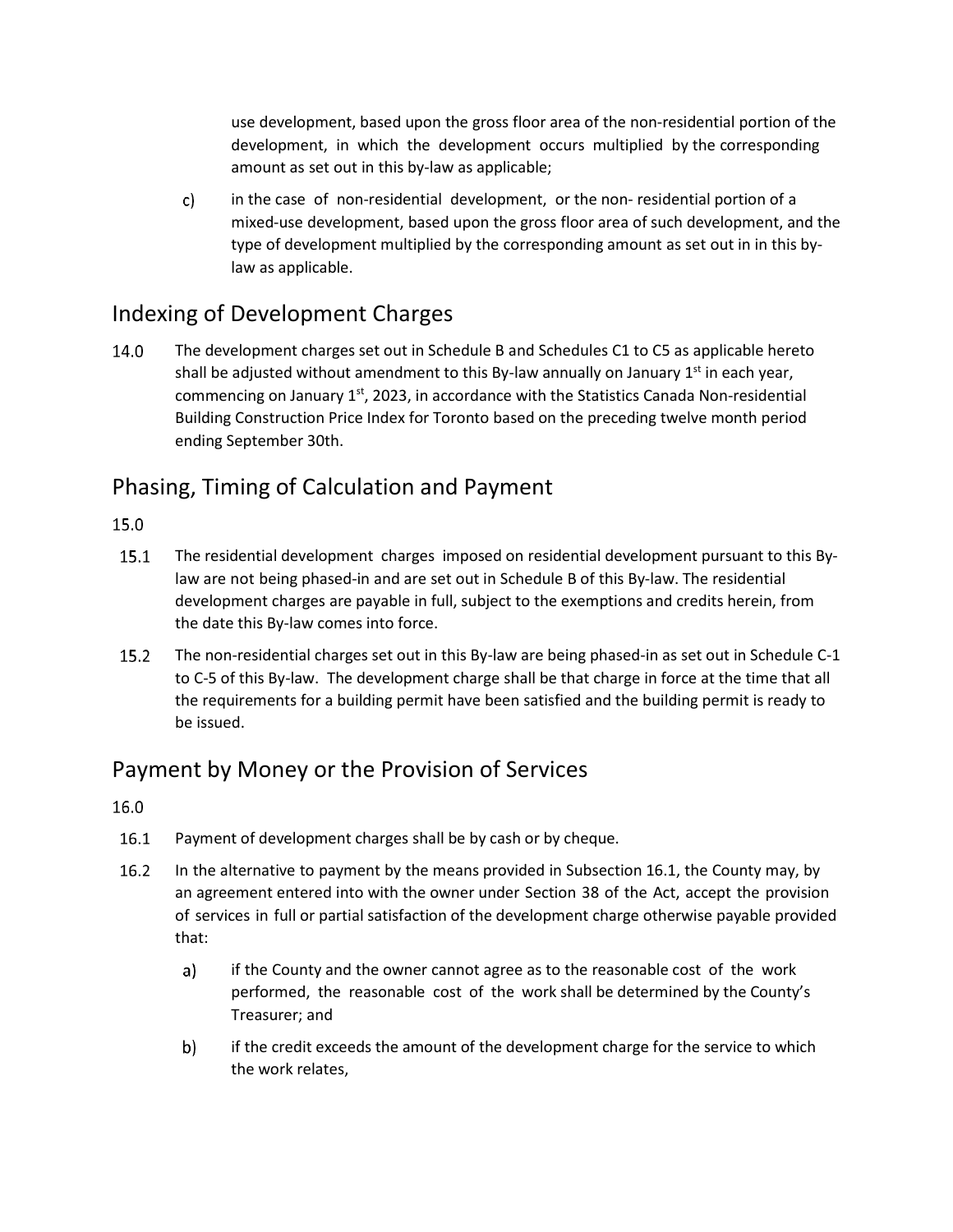- $i)$ the excess amount shall not be credited against the development charge for any other service, unless the County has so agreed in an agreement under Section 38 of the Act; and
- ii) in no event shall the County be required to make a cash payment to the credit holder.
- $16.3$ Nothing in this By-law prevents Council from requiring, as a condition of any approval given under the *Planning Act,* that the owner, at the owner's expense, install such local services as Council may require in accordance with the local service policies of the County in effect at the time.

# Rules for Exemption Relating to the Creation of Additional Dwelling Units

- 17.0 This By-law does not apply with respect to approvals related to the residential development of land, buildings or structures that would have the affect only,
	- a) of permitting the enlargement of an existing dwelling unit;
	- b) of creating a maximum of two additional dwelling units in or attached to an existing single detached dwelling where the total gross floor area of the additional dwelling unit or units is less than or equal to the gross floor area of the existing dwelling unit;
	- c) of creating a maximum of one additional dwelling unit in or attached to an existing semi-detached dwelling or row dwelling where the gross floor area of the additional dwelling unit is less than or equal to the gross floor area of the existing dwelling unit; or
	- of creating a maximum of one additional dwelling unit in or attached to any existing d) other residential building where the gross floor area of the additional dwelling unit is less than or equal to the gross floor area of the smallest existing dwelling unit.

# Categories of Exempt Uses

- 18.1 The following categories of uses are hereby designated as being exempt from the payment of development charges:
	- $a)$ land, buildings or structures owned by and used for the purposes of a municipality and exempt from taxation under Section 3 of the *Assessment Act*, R.S.O. 1990, c.A.31, as amended;
	- b) lands, buildings or structures owned by and used for the purposes of a board and exempt from taxation under Section 3 of the *Assessment Act*, R.S.O. 1990, c.A.31;
	- c) buildings or structures used as public hospitals governed by the *Public Hospitals Act*, R.S.O. 1990, c.P.40, as amended;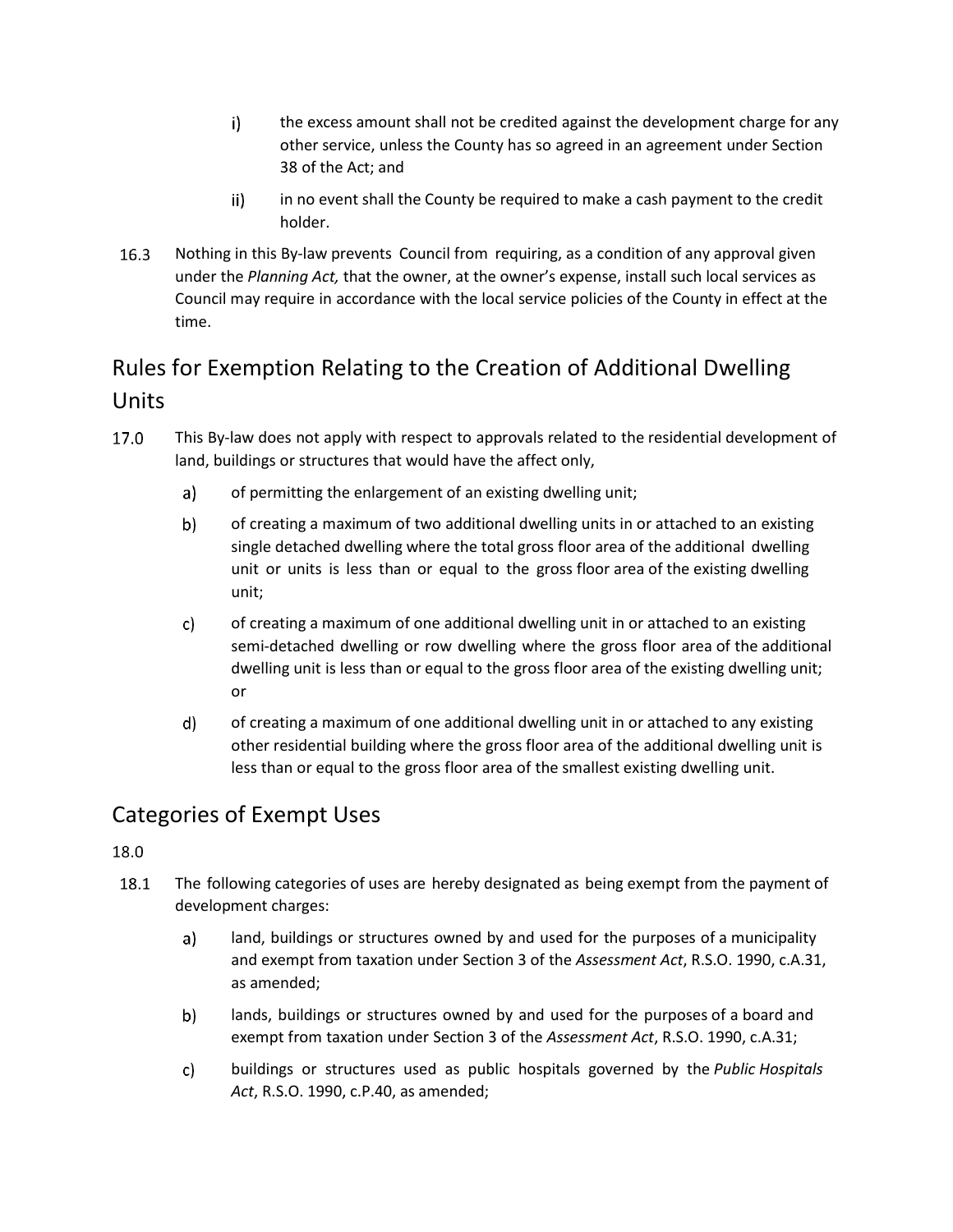- d) land, buildings or structures used for institutional church use and exempt from taxation under the *Assessment Act*, R.S.O. 1990, c.A.31, as amended;
- e) farm buildings;
- $f$ buildings or structures used for and devoted solely to accommodation of temporary or seasonal agricultural labourers which may contain their own culinary facilities and sanitary facilities; and;
- $g)$ not-for-profit housing development.
- 18.2 The following categories of uses:
	- $a)$ Purpose-built rental housing; and
	- b) CIP-incentivized development,

are hereby designated as being exempt from the payment of development charges provided that the owner of a development involving any such use enters into a Deferral and Conditional Exemption Agreement with the County in respect of that development and that such agreement is fully and completely satisfied at the end of its term, provided that if such agreement is not fully and completely satisfied, then the conditions establishing the development's inclusion within of the categories of uses above shall not have been met and the development shall not be exempt from the payment of development charges.

- 18.3 To qualify as CIP-incentivized development, a development must:
	- $a)$ Meet at least one of the following four criteria:
		- $\mathsf{i}$ have entered into an agreement with its lower-tier municipality under which it received or shall receive a grant or loan from the lower-tier municipality made or to be made pursuant to section 28(7) of the Planning Act, R.S.O. 1990, c. P.13 and in respect of which funding the lower-tier municipality has received or shall receive a contribution from the County made pursuant to section 28(7.2) of that Act;
		- ii) have entered into an agreement with both its lower-tier municipality and the County by which it shall obtain from one or both of them land or an interest in land to comprise some or all of the development which agreement is made under the authority of section 28(6) of that Act;
		- $iii)$ have all or a portion of its taxes for County purposes cancelled or to be cancelled pursuant to the terms of a by-law enacted by its lower-tier municipality under section 365.1(2) of the Municipal Act, 2001, S.O. 2001, c. 25 and agreed to by the County under section 361.1(4.1) of the same Act;
		- have all or a portion of its taxes for County purposes cancelled or to be iv) cancelled pursuant to the terms of a by-law enacted by the County under section 365.2(7) of the Municipal Act, 2001, S.O. 2001, c. 25;
	- and be at all times in compliance with the Deferral and Conditional Exemption b) Agreement as described in section 18.2 in respect of that development during a term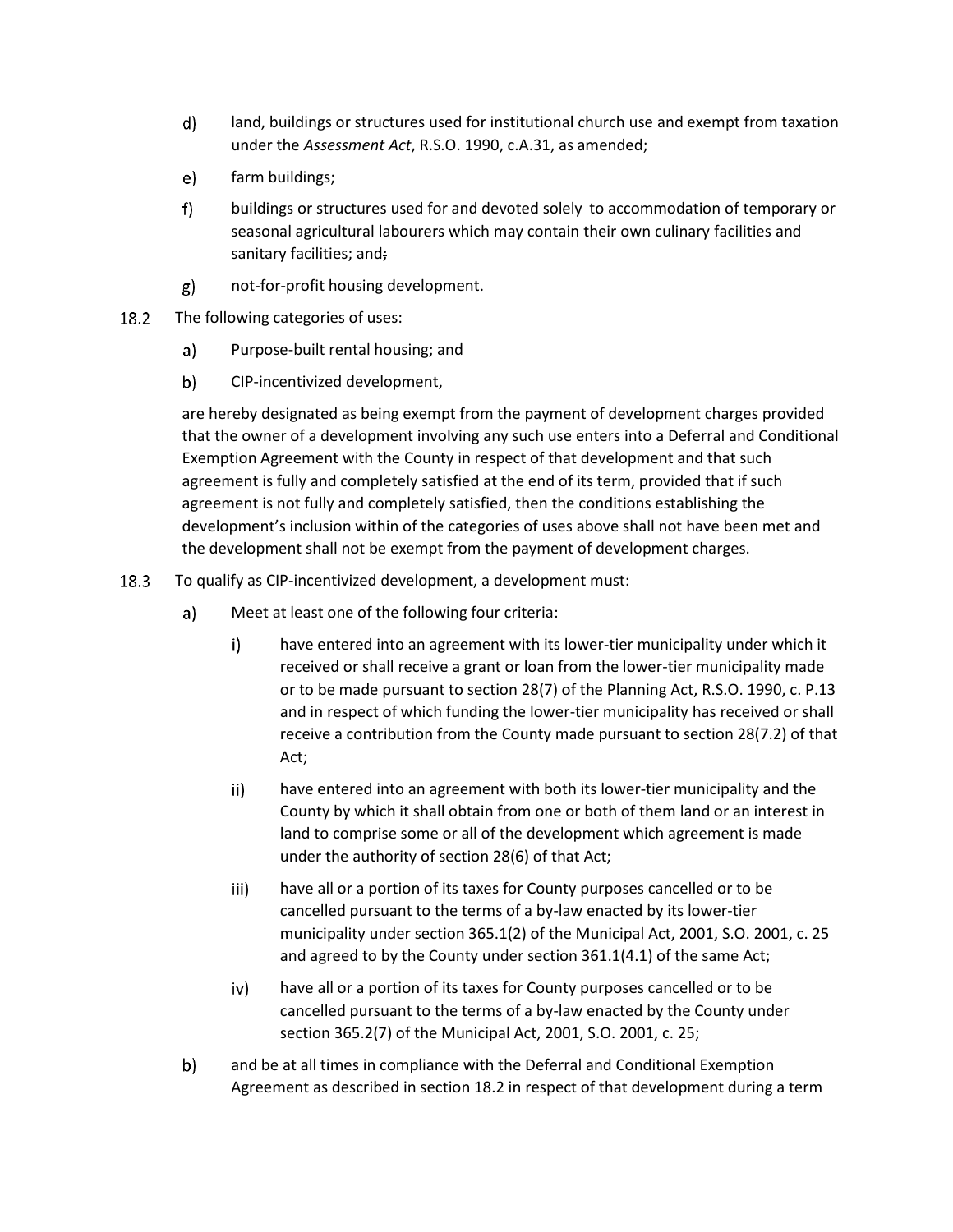from the commencement of the agreement to a date not less than twenty years from the first date on which the development was lawfully permitted for the use or uses set out in that Deferral and Conditional Exemption Agreement.

- 18.4 To qualify as purpose-built rental housing, a development must:
	- a) be rental housing development within the meaning of clause 1 of section 26.1(2) of the Act, as amended, and the regulations made thereunder, being a building or structure with four or more dwelling units all of which are intended for use as rented residential premises;
	- b) not be or be intended to be a land lease development;
	- not be or be intended to be a life lease development; c)
	- d) not contain or be intended to contain any commercial resort unit, hotel unit, motel unit, inn unit, lodge unit, or hostel unit;
	- $e)$ not have any dwelling unit therein occupied by any tenant under any agreement, written or otherwise, providing for a period of occupancy for less than thirty days, nor under any agreement or arrangement which would provide for residential occupancy of that dwelling unit without the protections of the Residential Tenancies Act, 2006, S.O. 2006, c. 17 for their security of tenure applicable to that dwelling unit under that Act, if any;
	- $f$ and be at all times in compliance with the Deferral and Conditional Exemption Agreement as described in section 18.2 in respect of that development during a term from the commencement of the agreement to a date not less than twenty years from the first date on which the development was lawfully permitted to be occupied for residential purposes.
- 18.5 The residential portion of a mixed-use development may be considered a development for the purposes of sections 18.4 that may qualify as purpose-built rental housing, and provisions of section 18.2 apply to it with appropriate modifications as if the residential portion was a separate development from the non-residential portion of the development, but the nonresidential portion shall not constitute purpose-built rental housing for the purposes of section 18.4.

#### Temporary Buildings or Structures

- 19.1 Subject to Subsections 19.2 and 19.3, temporary buildings or structure shall be exempt from the payment of development charges.
- $19.2$ In the event that a temporary building or structure becomes protracted, it shall be deemed not to be nor ever to have been a temporary building or structure, and the development charges required to be paid under this By-law shall become payable on the date the temporary building or structure becomes protracted.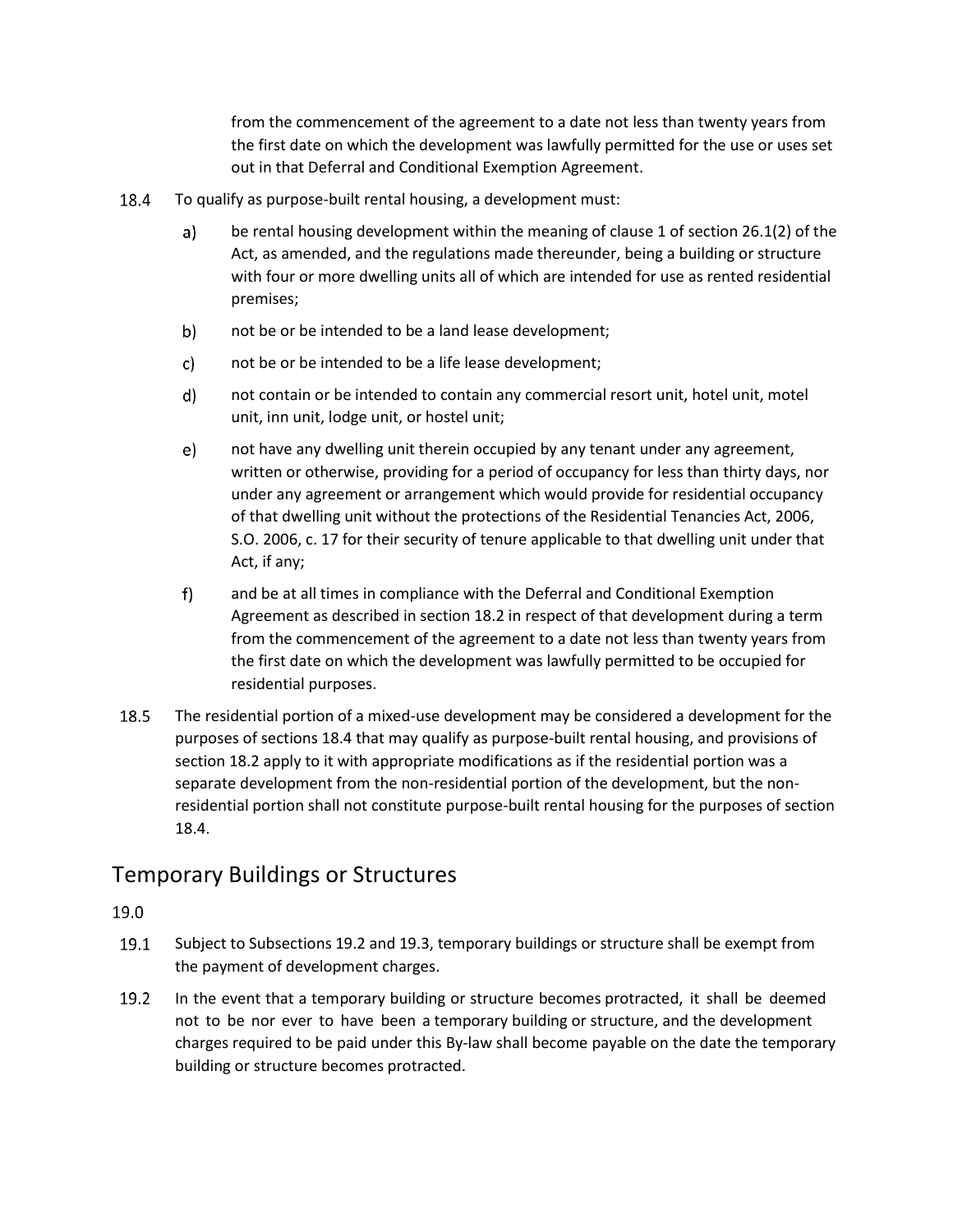$19.3$ Prior to the issuance of a building permit for a temporary building or structure, the County may require an owner to enter into an agreement, including the provision of security for the owner's obligation under the agreement, pursuant to Section 27 of the Act providing for all or part of the development charge that would be required by Subsection 19.2 if the temporary building or structure became protracted, to be paid. The terms of such agreement shall then prevail over the provisions of this By-law.

### Rules for the Redevelopment of Land

- $20.1$ Despite any other provision of this By-law, where as a result of the redevelopment of land, a building or structure existing on the same land has been demolished in order to facilitate redevelopment, or converted from one principal use to another principal use on the same land, the development charges otherwise payable with respect to such redevelopment shall be reduced by the following amounts:
	- $a)$ In the case of a residential building or structure, an amount equivalent to the applicable development charge for the unit type of the existing dwelling that has been or will be demolished or converted to another principal use; or
	- b) In the case of a non-residential building or structure being redeveloped into a residential building or structure, an amount equivalent to \$31.28 per square metre of Gross Floor Area that has been or will be demolished or converted to residential use, such amount per square metre being adjusted annually in accordance with Section 14; or
	- c) In the case of any other non-residential building or structure, an amount calculated by multiplying the applicable development charge by the Gross Floor Area that has been or will be demolished or converted to another principal use; or
	- In the case of a mixed-use building or structure, by an amount calculated by the unit d) type for the existing residential use portion and by gross floor area for the nonresidential use portion, of the unit that has been or will be demolished or converted to another principal use.
- $20.2$ The amount of any reduction or credit permitted shall not exceed, in total, the amount of the development charges otherwise payable with respect to the re-development.
- $20.3$ Any reduction or credit applicable hereunder shall only apply provided that a building permit for the re-development has been issued within five years of the date of the issuance of a permit for the demolition of any building or structure on the same lands.
- For greater certainty, and without limiting the generality of the foregoing, no credit shall be 20.4 allowed where the demolished building or structure or part thereof prior to the demolition or conversion would have been exempt from the payment of development charges pursuant to this By-law (ie temporary structures).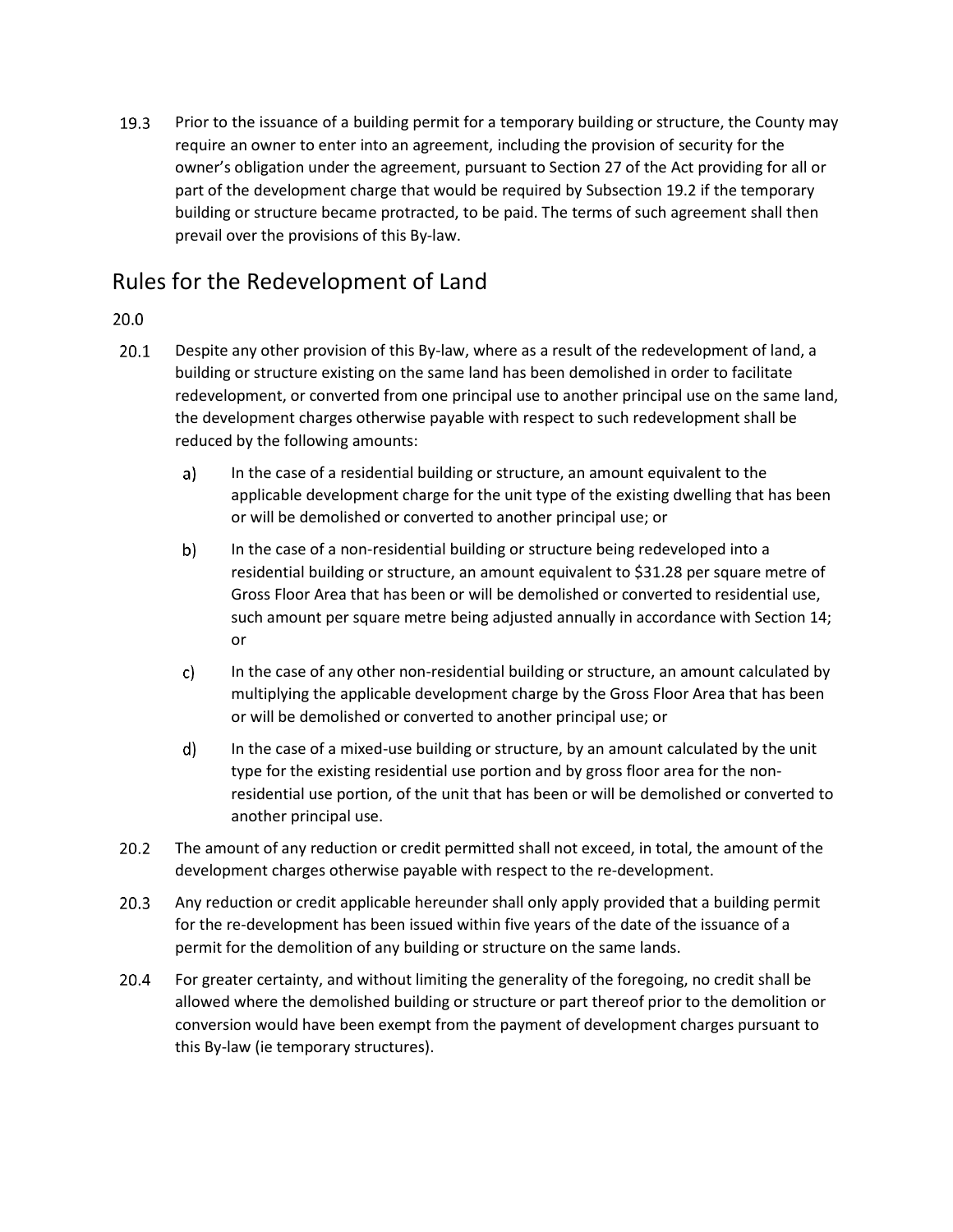### Rules with Respect to Existing Agreements

21.0 If there is a conflict between this By-law and an agreement made between the County and the owner or former owner of land before the coming into force of this By-law and the owner or former owner of the land agreed to pay all or a portion of a charge related to development under the agreement with respect to the land or provided services in lieu of payment, then the provisions of the agreement prevail over the By- law to the extent of the conflict. The extent of the conflict shall be determined on a service by service basis. Notwithstanding the allocation of total development charges within an existing agreement, the development charges may be reallocated by the County to services set out in this By-law.

#### Reserve Funds

 $22.0$ 

- $22.1$ Monies received from payment of development charges under this By-law shall be maintained in separate reserve funds as per the service set out in Schedule A.
- $22.2$ Monies received for the payment of development charges shall be used only in accordance with the provisions of Section 35 of the Act.
- $22.3$ Where any development charge, or part thereof, in respect of a Development remains unpaid after the due date, the amount unpaid shall be certified by the County Treasurer to the treasurer of the lower-tier municipality.
- $22.4$ Where any unpaid development charges are collected as taxes under Subsection 22.3, the monies so collected shall be credited to the development charge reserve funds referred to in Subsection 22.1.
- $22.5$ Notwithstanding anything herein to the contrary, the County may borrow money from a reserve fund and repay the amount used plus interest at a rate not less than the Bank of Canada rate on the date this By-law comes into force.

#### Interest

23.0

- $23.1$ The County shall pay interest on a refund under Subsection 18(3) and Subsection 25(2) of the Act at a rate equal to the Bank of Canada rate on the date this By-law comes into force.
- $23.2$ The County may charge interest on deferred and unpaid development charges at a rate permitted under the Act, which rates shall be established by Policy adopted by the County and which may be revised from time to time.

### Agreements

24.0

 $24.1$ The County may enter into agreements under Sections 27 and 44 of the Act.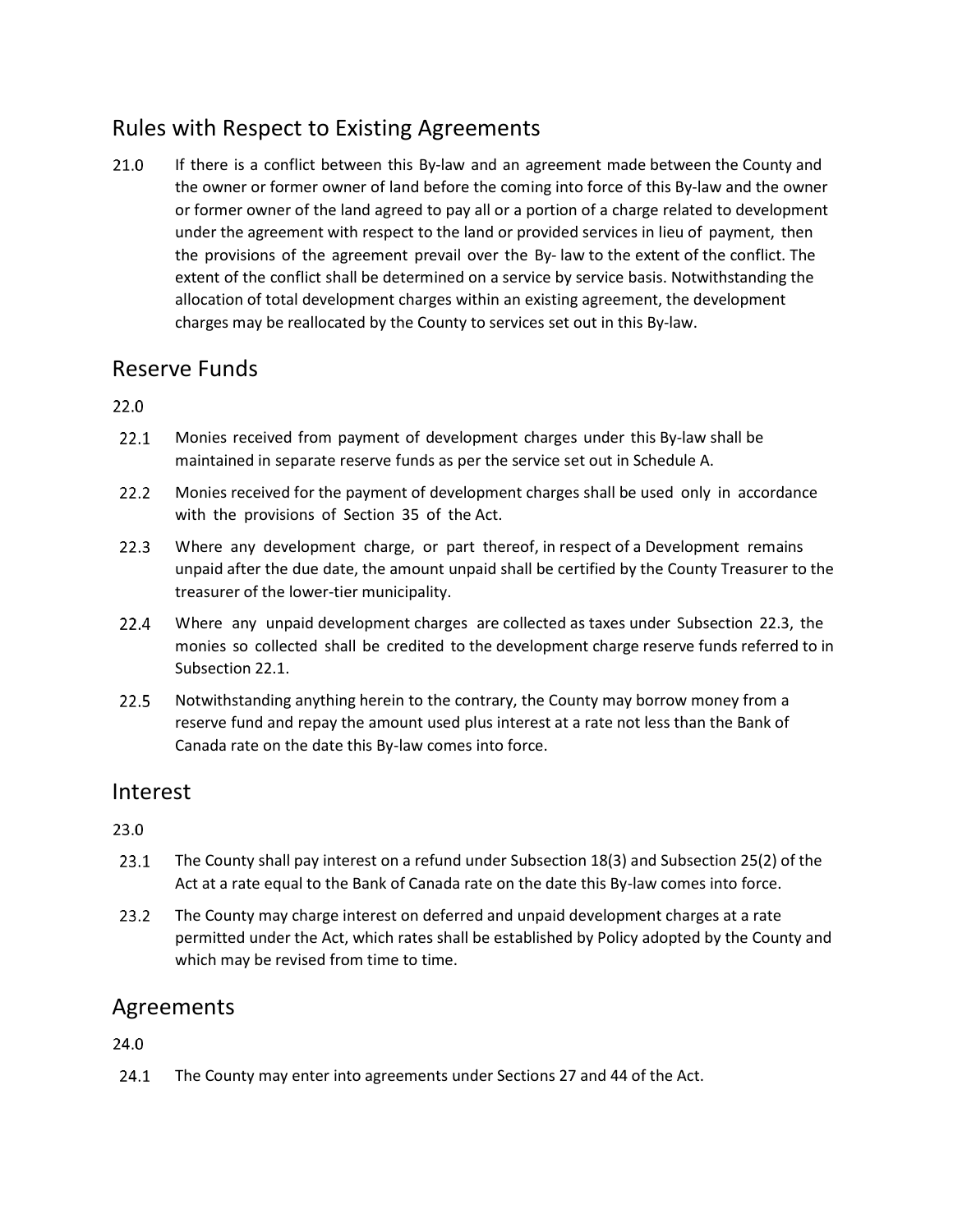- $24.2$ The County may adopt policies with respect to the developments in respect of which such agreements may apply, and to the content and minimum terms to be included in such agreements and such policies may, if adopted by County Council, delegate the authority to approve and execute such agreements.
- $24.3$ In addition to any such policy a Deferral and Conditional Exemption Agreement shall at a minimum provide as follows:
	- payment of any development charges on the land to which the Agreement applies shall a) be deferred during the period of the Agreement, provided that breach of the terms of the Agreement shall cause any deferred development charges to become immediately payable together with any applicable interest thereon;
	- b) that the development to which the Agreement applies shall not be used for any purpose other than as approved in the Agreement for the period of time of as established for the category of use of the development set out in section 18 above;
	- c) the owner of the land that is the subject of the development shall not sell or otherwise transfer its ownership interest in that land or any portion thereof to any other person unless they take such steps as the County may require to bind that further owner to the provisions of the Agreement;
	- d) at the County's sole option, notice of the Agreement may be registered on title to the land and if such a notice is registered, such registration shall stand in priority to any encumbrance later registered on that title; and
	- e) upon full and complete satisfaction of the terms of the agreement over the period described in clause "b" above, the development shall then be deemed to have been exempt from the development charges deferred under the agreement and the same shall not be payable in respect of the development;

and it may provide for such other matters as the County shall determine.

### **Schedules**

25.0 The following Schedules to this By-law form an integral part of this By- law.

| Schedule A        | <b>Designated Services</b>          |
|-------------------|-------------------------------------|
| Schedule B        | Residential Development Charges     |
| Schedule C1 to C5 | Non-Residential Development Charges |

### By-law Registration

26.0 A certified copy of this By-law may be registered in the by-law register in the Land Registry Office against all land in the County and may be registered against title to any land to which this By-law applies.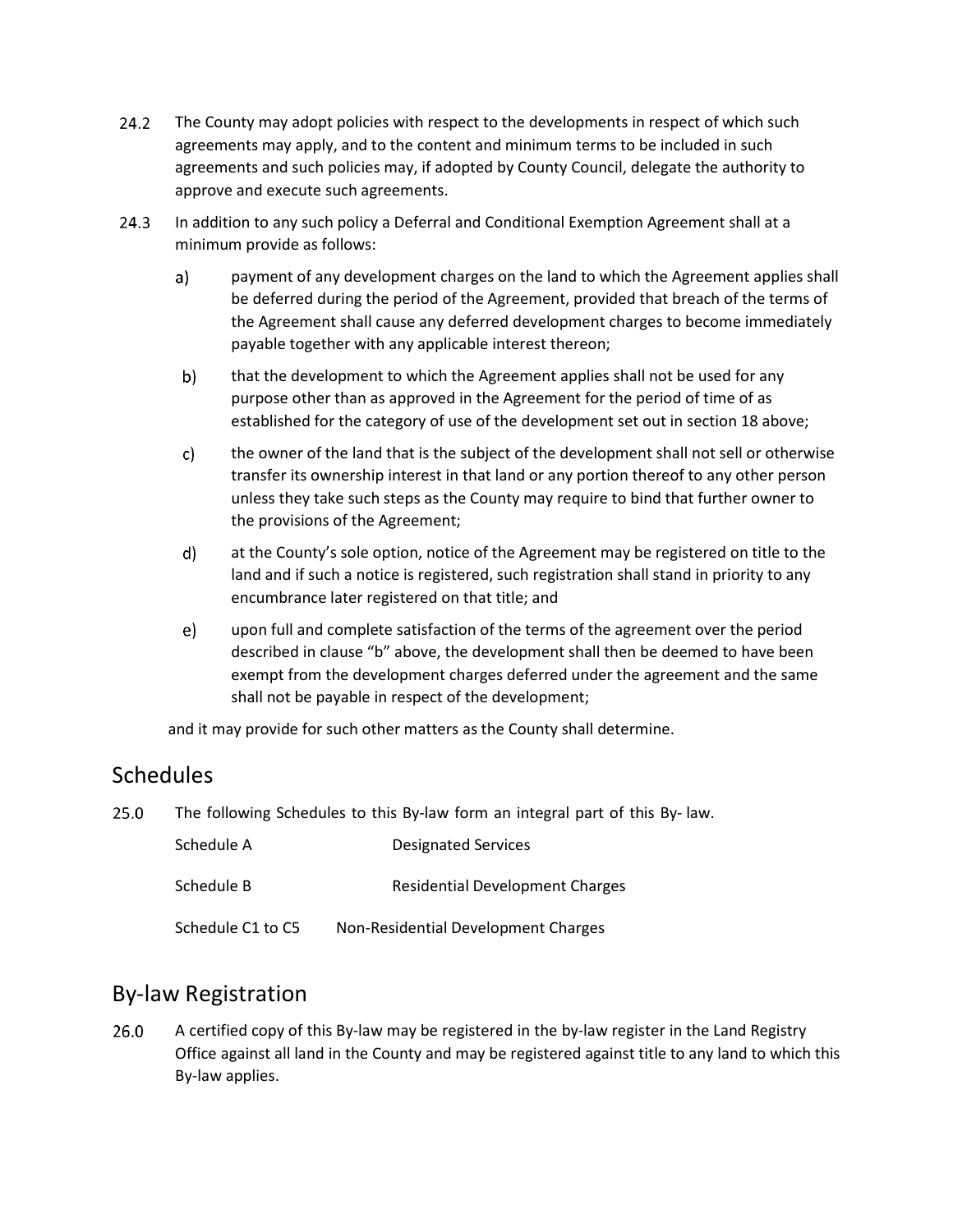#### Date By-law Effective

27.0 This By-law comes into force on January 1, 2022.

#### Date By-law Expires

28.0 This By-law expires five years after the date on which it comes into force.

### Headings for Reference Only

29.0 The headings inserted in this By-law are for convenience of reference only and shall not affect the construction or interpretation of this By-law.

#### Severability

30.0 If, for any reason, any provision, Section, Subsection or paragraph of this By-law is held invalid, it is hereby declared to be the intention of Council that all the remainder of this By-law shall continue in full force and effect until repealed, re-enacted or amended, in whole or in part or dealt with in any other way.

\_\_\_\_\_\_\_\_\_\_\_\_\_\_\_\_\_\_\_\_\_\_\_\_\_\_\_ \_\_\_\_\_\_\_\_\_\_\_\_\_\_\_\_\_\_\_\_\_\_\_\_\_\_\_\_\_\_

ENACTED AND PASSED this  $9<sup>th</sup>$  day of December, 2021.

WARDEN: CLERK: Heather Morrison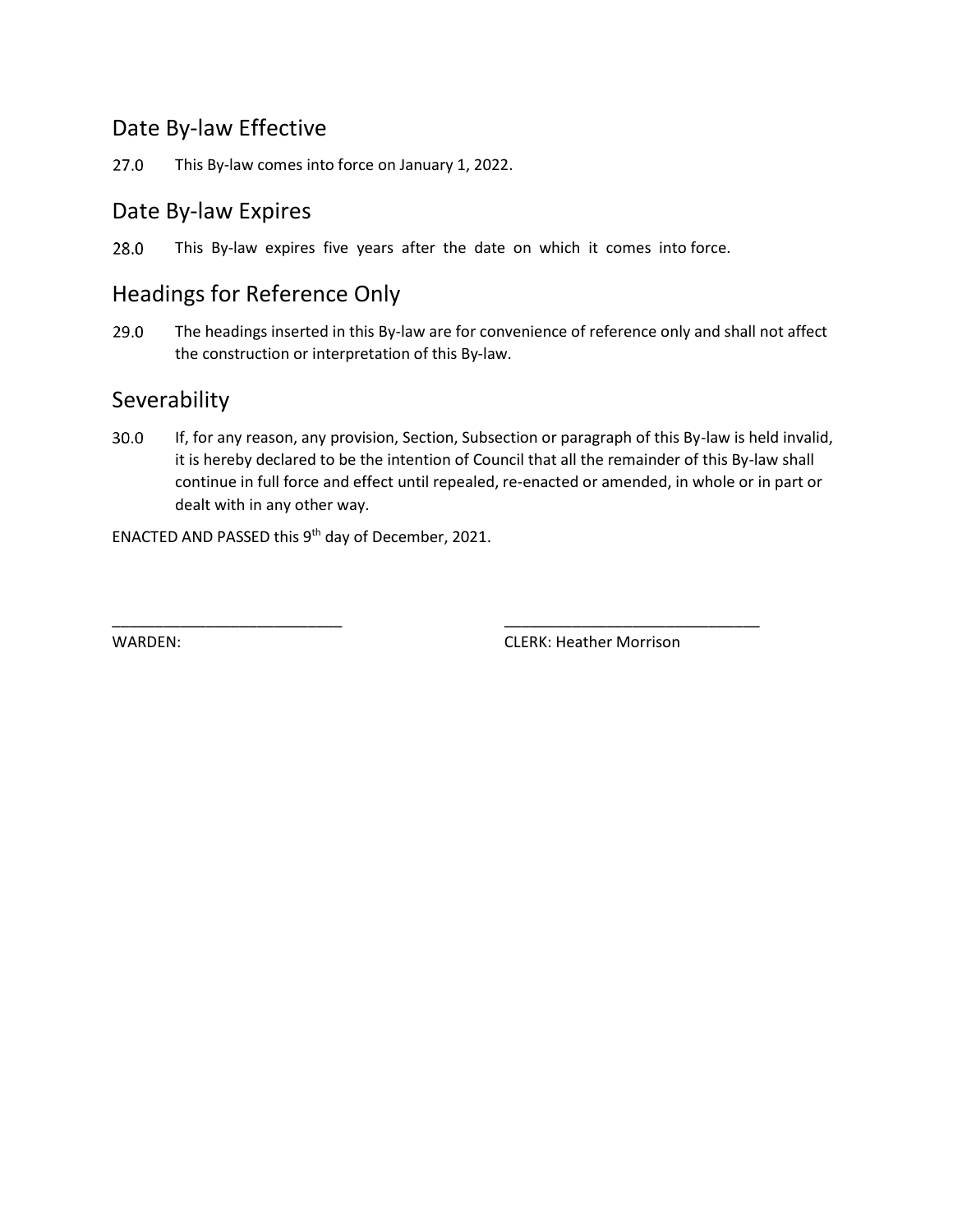# By-Law 5128-22

# Schedule A

#### Designated Services

- 1. Land Ambulance
- 2. Social Housing
- 3. Children's Services
- 4. Provincial Offences
- 5. Parks Services Trails
- 6. Public Health Unit
- 7. Long-Term Care
- 8. Development-Related Studies

The designated services listed above exclude in each case ineligible services as set forth in Section 2(4) of the *Development Charges Act*, 1997.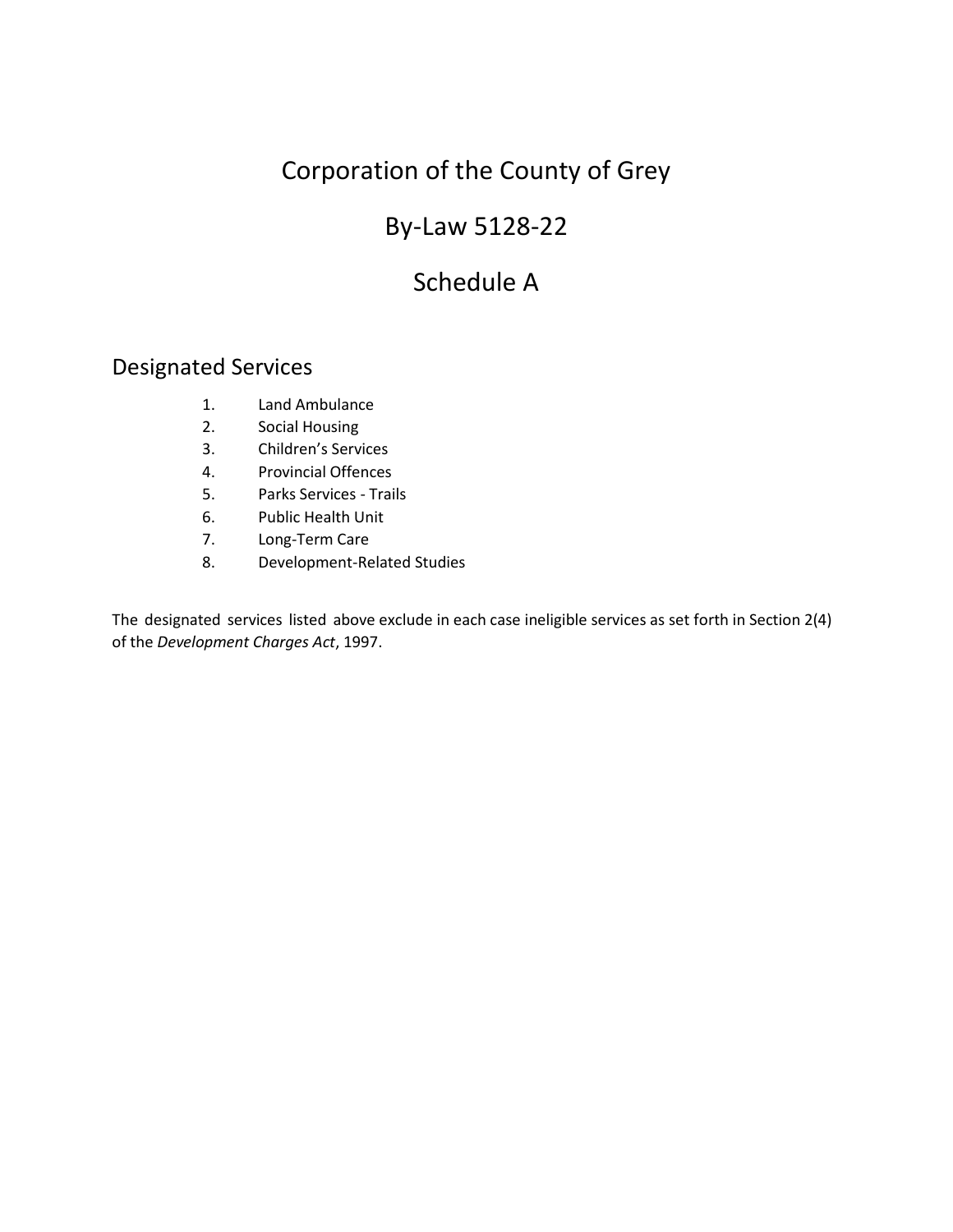# By-Law 5128-22

# Schedule B

### Residential Development Charges

#### **Effective date: January 1st, 2022**

|                                   | Residential Charge By Unit Type (1) |                                  |            |                         |
|-----------------------------------|-------------------------------------|----------------------------------|------------|-------------------------|
| <b>Service</b>                    | Singles &<br><b>Semis</b>           | Rows & Other<br><b>Multiples</b> | Apartments | Percentage of<br>Charge |
| Land Ambulance                    | \$236                               | \$163                            | \$136      | 9.0%                    |
| Social Housing                    | \$1,024                             | \$707                            | \$589      | 39.1%                   |
| <b>Children's Services</b>        | \$8                                 | \$5                              | \$5        | 0.3%                    |
| <b>Provincial Offences</b>        | \$5                                 | \$3                              | \$3        | 0.2%                    |
| Parks Services - Trails           | \$38                                | \$26                             | \$22       | 1.5%                    |
| <b>Public Health Unit</b>         | \$0                                 | \$0                              | \$0        | 0.0%                    |
| Long-Term Care                    | \$1,303                             | \$900                            | \$749      | 49.8%                   |
| Development-Related Studies       | \$3                                 | \$2                              | \$1        | 0.1%                    |
| TOTAL CHARGE PER UNIT             | \$2,617                             | \$1,806                          | \$1,505    | 100.0%                  |
| (1) Based on Persons Per Unit Of: | 2.63                                | 1.82                             | 1.51       |                         |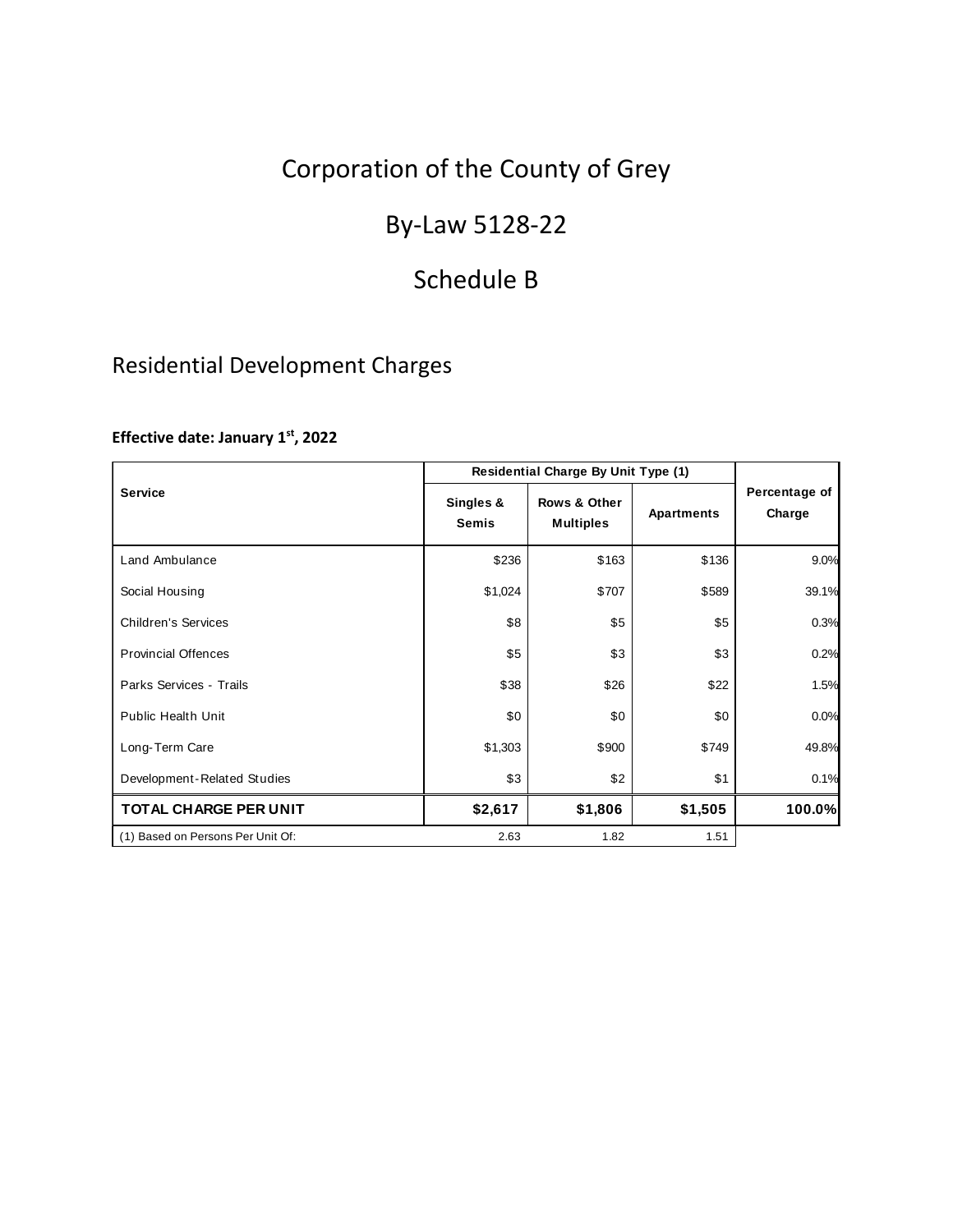# By-Law 5128-22

### Schedule C-1

# Non-Residential Development Charges

| Year 1 (0% Phase-in)                 |                                                |                         |  |
|--------------------------------------|------------------------------------------------|-------------------------|--|
| <b>Service</b>                       | <b>Non-Residential</b><br>Charge<br>Per Square | Percentage of<br>Charge |  |
| Land Ambulance                       | \$0.00                                         | 0.0%                    |  |
| Social Housing                       | \$0.00                                         | 0.0%                    |  |
| <b>Children's Services</b>           | \$0.00                                         | 0.0%                    |  |
| <b>Provincial Offences</b>           | \$0.00                                         | 0.0%                    |  |
| Parks Services - Trails              | \$0.00                                         | 0.0%                    |  |
| <b>Public Health Unit</b>            | \$0.00                                         | 0.0%                    |  |
| Long-Term Care                       | \$0.00                                         | 0.0%                    |  |
| Development-Related Studies          | \$0.00                                         | 0.0%                    |  |
| <b>TOTAL CHARGE PER SQUARE METRE</b> | \$0.00                                         | 0.0%                    |  |

#### **Effective date: January 1, 2022 to December 31, 2022**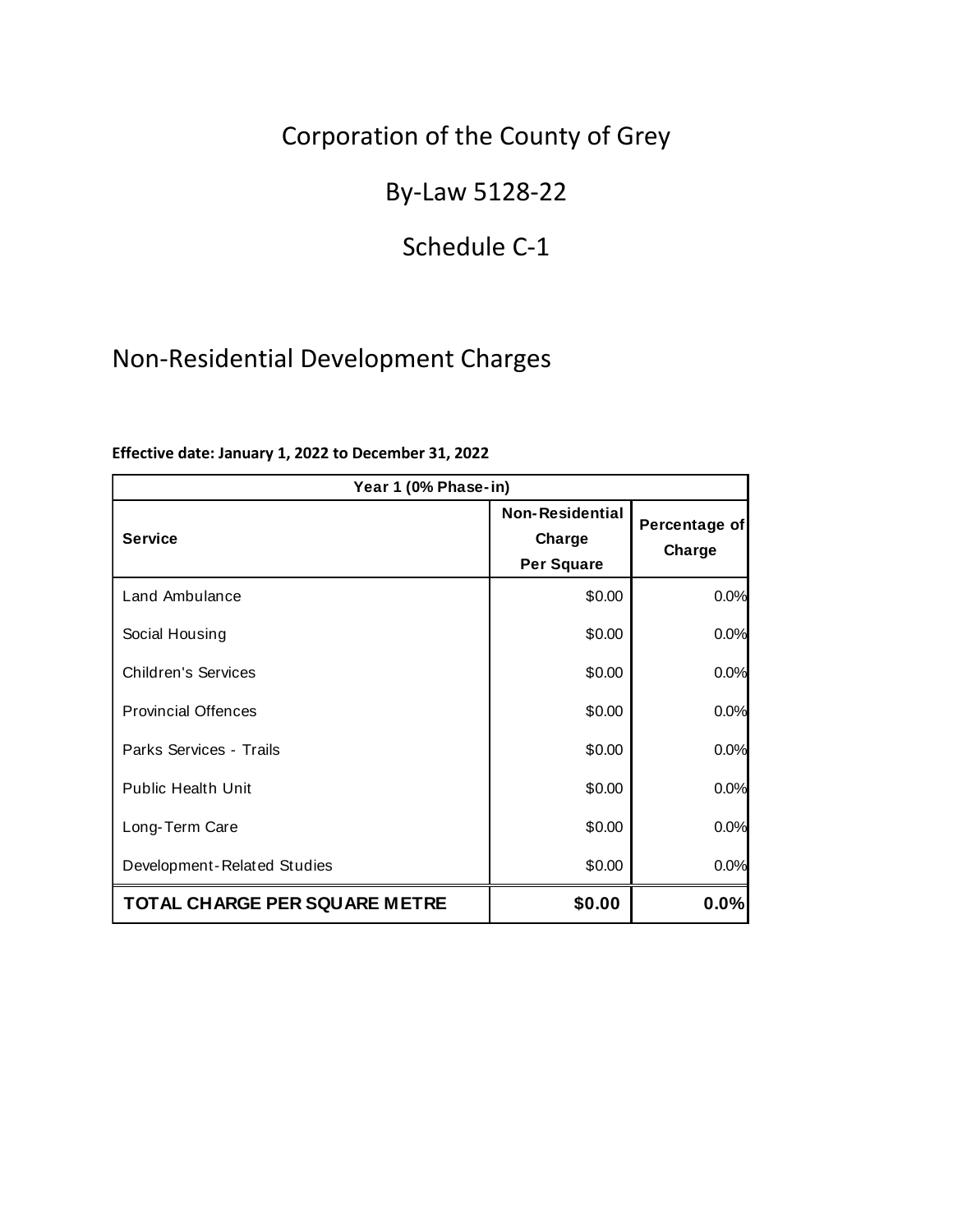# By-Law 5128-22

### Schedule C-2

# Non-Residential Development Charges

| Year 2 (25% Phase-in)                |                                                       |                         |  |
|--------------------------------------|-------------------------------------------------------|-------------------------|--|
| <b>Service</b>                       | <b>Non-Residential</b><br>Charge<br><b>Per Square</b> | Percentage of<br>Charge |  |
| Land Ambulance                       | \$0.32                                                | 21.3%                   |  |
| Social Housing                       | \$0.00                                                | 0.0%                    |  |
| <b>Children's Services</b>           | \$0.00                                                | 0.0%                    |  |
| <b>Provincial Offences</b>           | \$0.01                                                | 0.5%                    |  |
| Parks Services - Trails              | \$0.00                                                | 0.0%                    |  |
| <b>Public Health Unit</b>            | \$0.00                                                | 0.0%                    |  |
| Long-Term Care                       | \$0.00                                                | 0.0%                    |  |
| Development-Related Studies          | \$0.05                                                | 3.2%                    |  |
| <b>TOTAL CHARGE PER SQUARE METRE</b> | \$0.37                                                | 25.0%                   |  |

#### **Effective date: January 1, 2023 to December 31, 2023**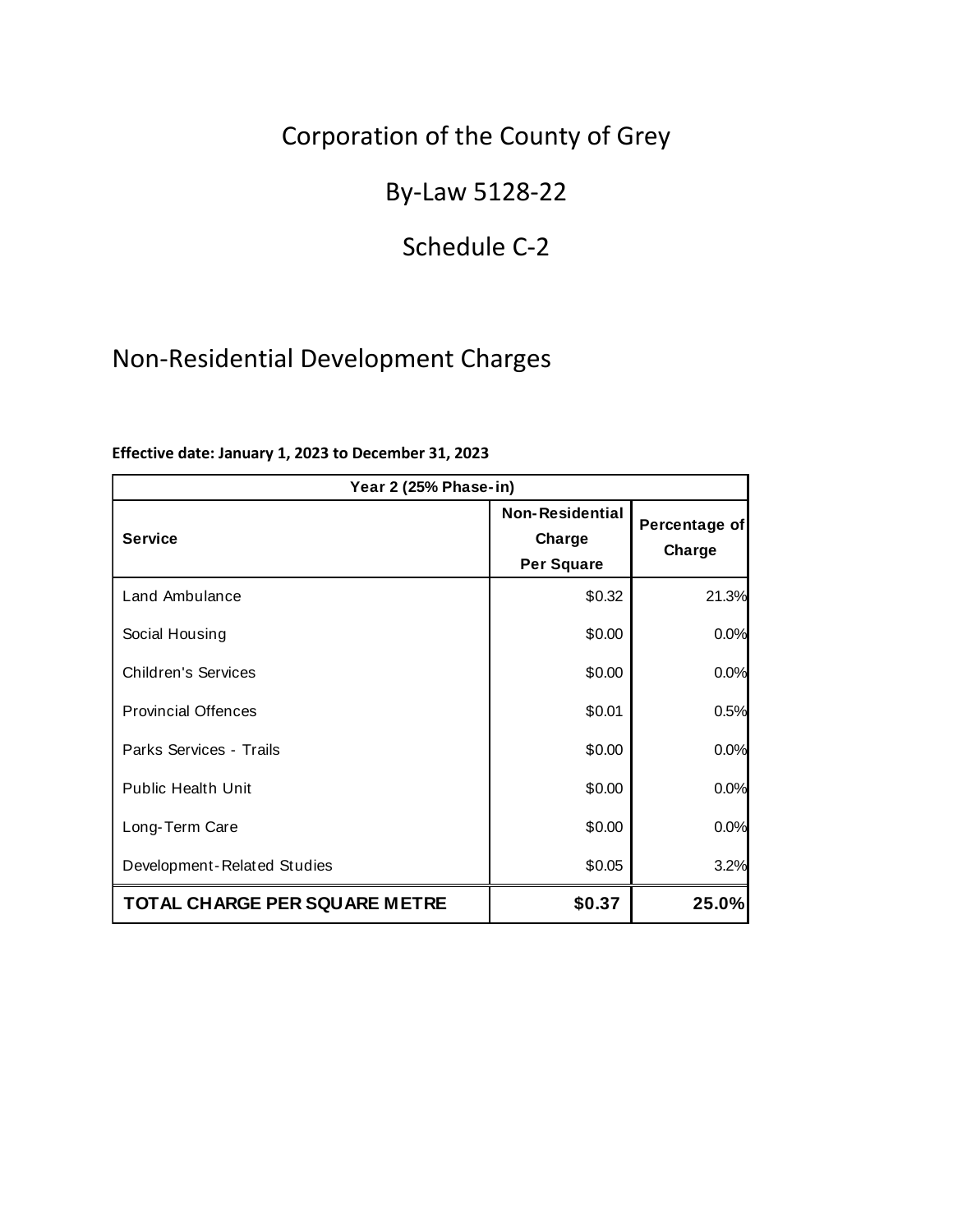# By-Law 5128-22

# Schedule C-3

# Non-Residential Development Charges

| Year 3 (50% Phase-in)                |                                                       |                         |  |
|--------------------------------------|-------------------------------------------------------|-------------------------|--|
| <b>Service</b>                       | <b>Non-Residential</b><br>Charge<br><b>Per Square</b> | Percentage of<br>Charge |  |
| Land Ambulance                       | \$0.64                                                | 42.6%                   |  |
| Social Housing                       | \$0.00                                                | 0.0%                    |  |
| <b>Children's Services</b>           | \$0.00                                                | 0.0%                    |  |
| <b>Provincial Offences</b>           | \$0.02                                                | 1.0%                    |  |
| Parks Services - Trails              | \$0.00                                                | 0.0%                    |  |
| <b>Public Health Unit</b>            | \$0.00                                                | 0.0%                    |  |
| Long-Term Care                       | \$0.00                                                | 0.0%                    |  |
| Development-Related Studies          | \$0.10                                                | 6.4%                    |  |
| <b>TOTAL CHARGE PER SQUARE METRE</b> | \$0.75                                                | 50.0%                   |  |

#### **Effective date: January 1, 2024 to December 31, 2024**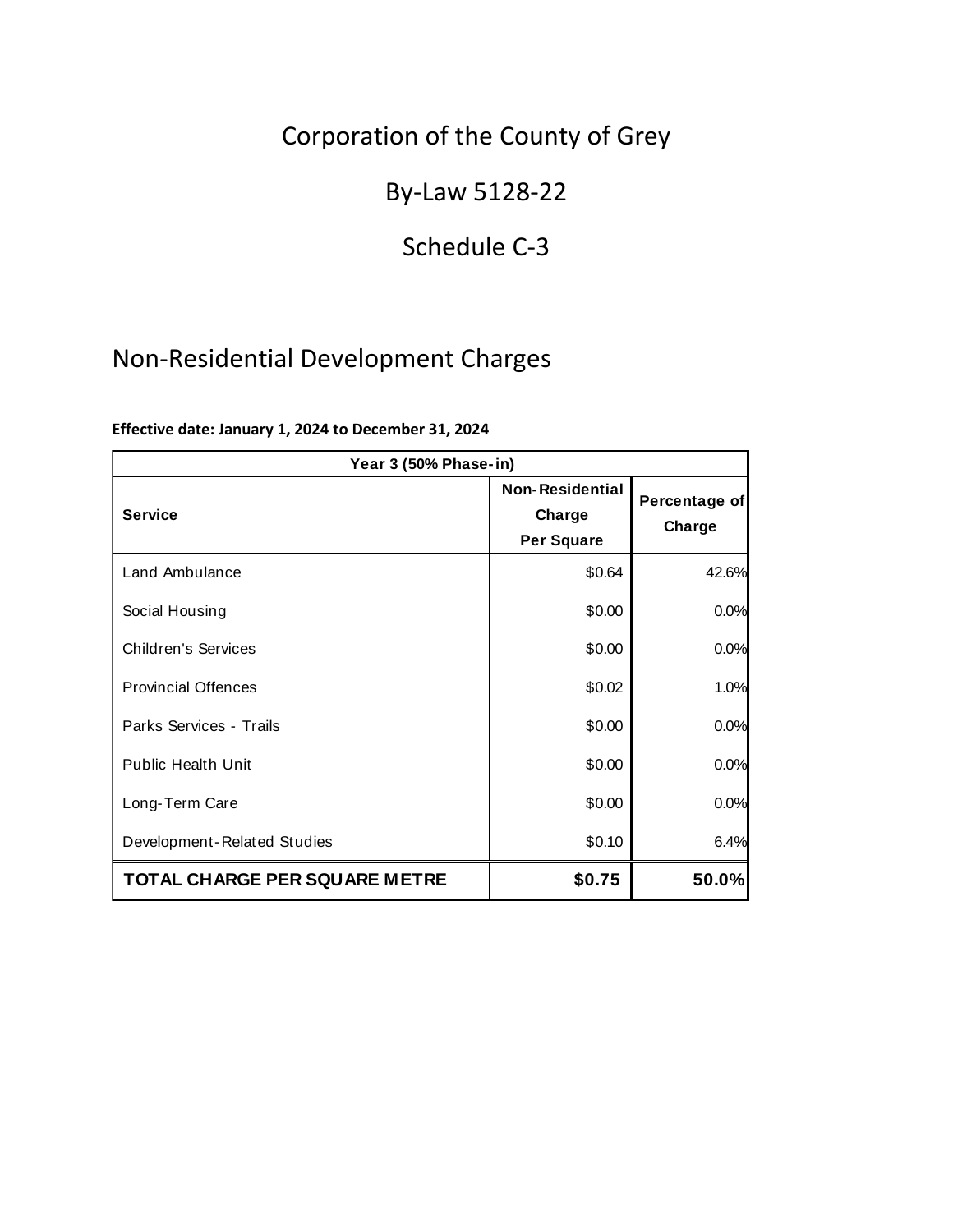# By-Law 5128-22

# Schedule C-4

# Non-Residential Development Charges

| Year 4 (75% Phase-in)                |                                                       |                         |  |
|--------------------------------------|-------------------------------------------------------|-------------------------|--|
| <b>Service</b>                       | <b>Non-Residential</b><br>Charge<br><b>Per Square</b> | Percentage of<br>Charge |  |
| Land Ambulance                       | \$0.95                                                | 63.9%                   |  |
| Social Housing                       | \$0.00                                                | 0.0%                    |  |
| <b>Children's Services</b>           | \$0.00                                                | 0.0%                    |  |
| <b>Provincial Offences</b>           | \$0.02                                                | 1.5%                    |  |
| Parks Services - Trails              | \$0.00                                                | 0.0%                    |  |
| <b>Public Health Unit</b>            | \$0.00                                                | 0.0%                    |  |
| Long-Term Care                       | \$0.00                                                | 0.0%                    |  |
| Development-Related Studies          | \$0.14                                                | 9.6%                    |  |
| <b>TOTAL CHARGE PER SQUARE METRE</b> | \$1.12                                                | 75.0%                   |  |

#### **Effective date: January 1, 2025 to December 31, 2025**